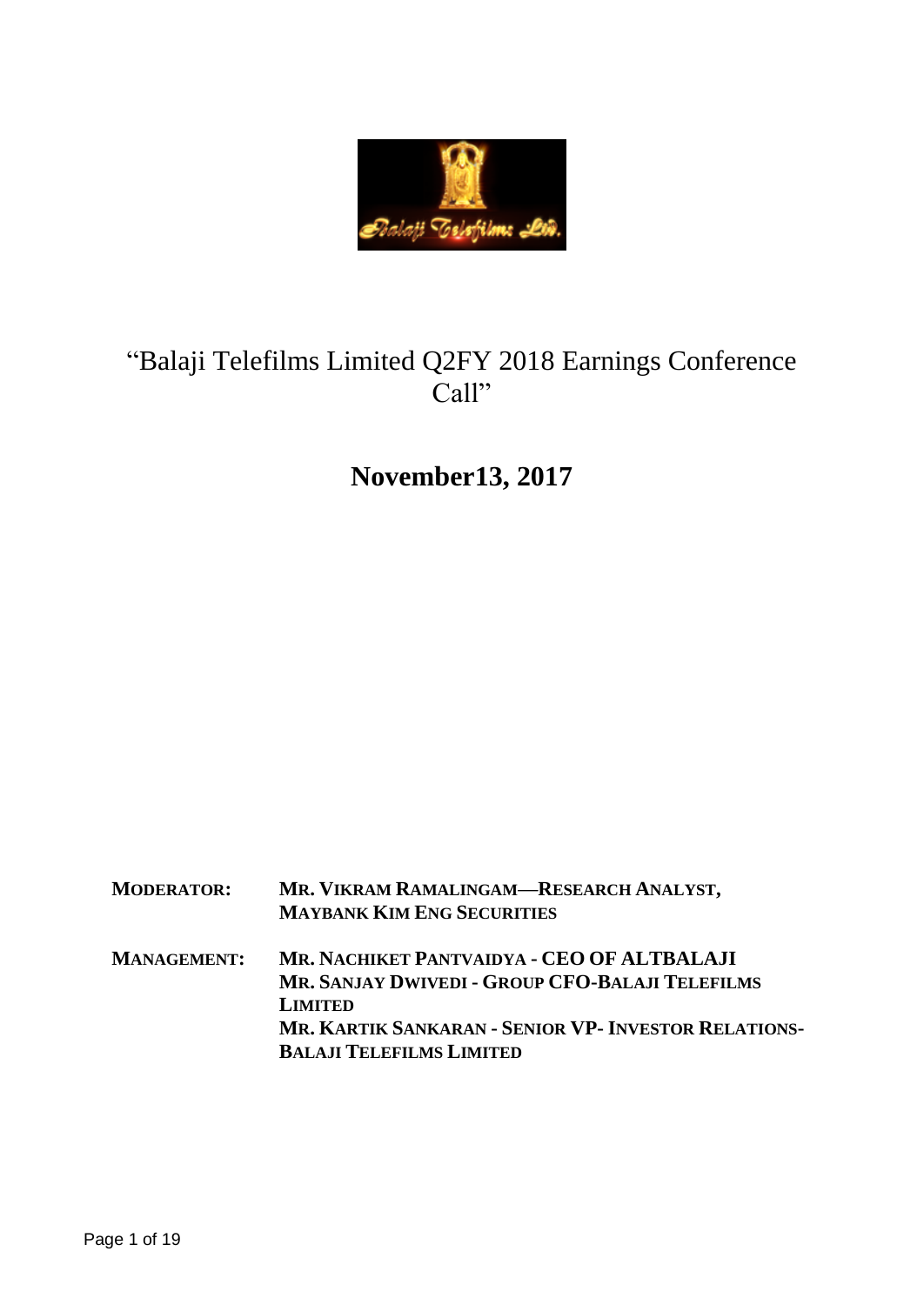

| <b>Moderator:</b>           | Ladies and Gentlemen, Good Day and Welcome to the Balaji Telefilms Limited Q2 FY 2018<br>Earnings Conference Callhosted by Maybank Kim Eng Securities. As a reminder, all<br>participant lines will be in the listen-only mode. And there will be an opportunity for you to<br>ask questions after the presentation concludes. Should you need assistance during the<br>conference call, please signal the operator by pressing "*" then "0" on your touchtone phone.<br>Please note that this conference is being recorded. |
|-----------------------------|------------------------------------------------------------------------------------------------------------------------------------------------------------------------------------------------------------------------------------------------------------------------------------------------------------------------------------------------------------------------------------------------------------------------------------------------------------------------------------------------------------------------------|
|                             | I now hand the conference over to Mr. Vikram Ramalingam. Thank you and over to you, sir!                                                                                                                                                                                                                                                                                                                                                                                                                                     |
| <b>Vikram Ramalingam:</b>   | Thanks, Lizzan. Good Afternoon, Everyone. Maybank Kim Eng is please to host the<br>management team from Balaji Telefilms Limited to discuss Q2 FY 2018 Results.                                                                                                                                                                                                                                                                                                                                                              |
|                             | We have with us the Balaji management team represented by Mr. NachiketPantvaidya -- CEO,<br>ALTBalaji; Mr. Sanjay Dwivedi -- Group CFO, Balaji Telefilms; and Mr. KartikSankaran --<br>Senior Vice President (Investor Relations), Balaji Telefilms.                                                                                                                                                                                                                                                                         |
|                             | I now hand over the call to Mr. Kartik, for his opening remarks. Over to you, Kartik!                                                                                                                                                                                                                                                                                                                                                                                                                                        |
| Kartik Sankaran:            | Thanks, Vikram. Good Evening, Everyone. Welcome to our Q2 FY 2018 Earnings Call. We<br>announced our Second Quarter and H1 Results on Friday the 10th of November. The Results<br>Presentation and other material is now<br>available on the Company website,<br>www.balajitelefilms.com. I hope, you have been able to download and go through the same.                                                                                                                                                                    |
|                             | I would like to remind everyone that anything said on today's call pertaining to the future and<br>the outlook for the business needs to be taken as a forward-looking statements and in context<br>with the risks we face.                                                                                                                                                                                                                                                                                                  |
|                             | I would now like to hand over the call to Mr. Nachiket Pantvaidya to talk us through an<br>eventful first six months' of ALTBalaji as well as the plans going forward. Thank you and<br>over to you!                                                                                                                                                                                                                                                                                                                         |
| <b>Nachiket Pantvaidya:</b> | Hi, this is Nachiket. Good Evening, Everyone. And thank you for joining us for Quarter Two<br>FY 2018 Earnings Call.                                                                                                                                                                                                                                                                                                                                                                                                         |
|                             | I would like to spend a few minutes talking about how the entire OTT sector is rapidly<br>involving and what we at ALTBalaji are doing to maintain our competitive edge. I will also<br>spend a few minutes giving you an update on the performance so far at ALTBalaji and what<br>are our plans over the next few months as well as longer term are.                                                                                                                                                                       |
|                             | We ended the quarter on a high note with App Annie declaring ALTBalaji to be the number #3<br>revenue earning video streaming app in India. This is a great achievement for us considering                                                                                                                                                                                                                                                                                                                                   |

*Balaji Telefilms Limited C-13, Balaji House, Dalia Industrial Estate, Opp. Laxmi Industries, New Link Road,*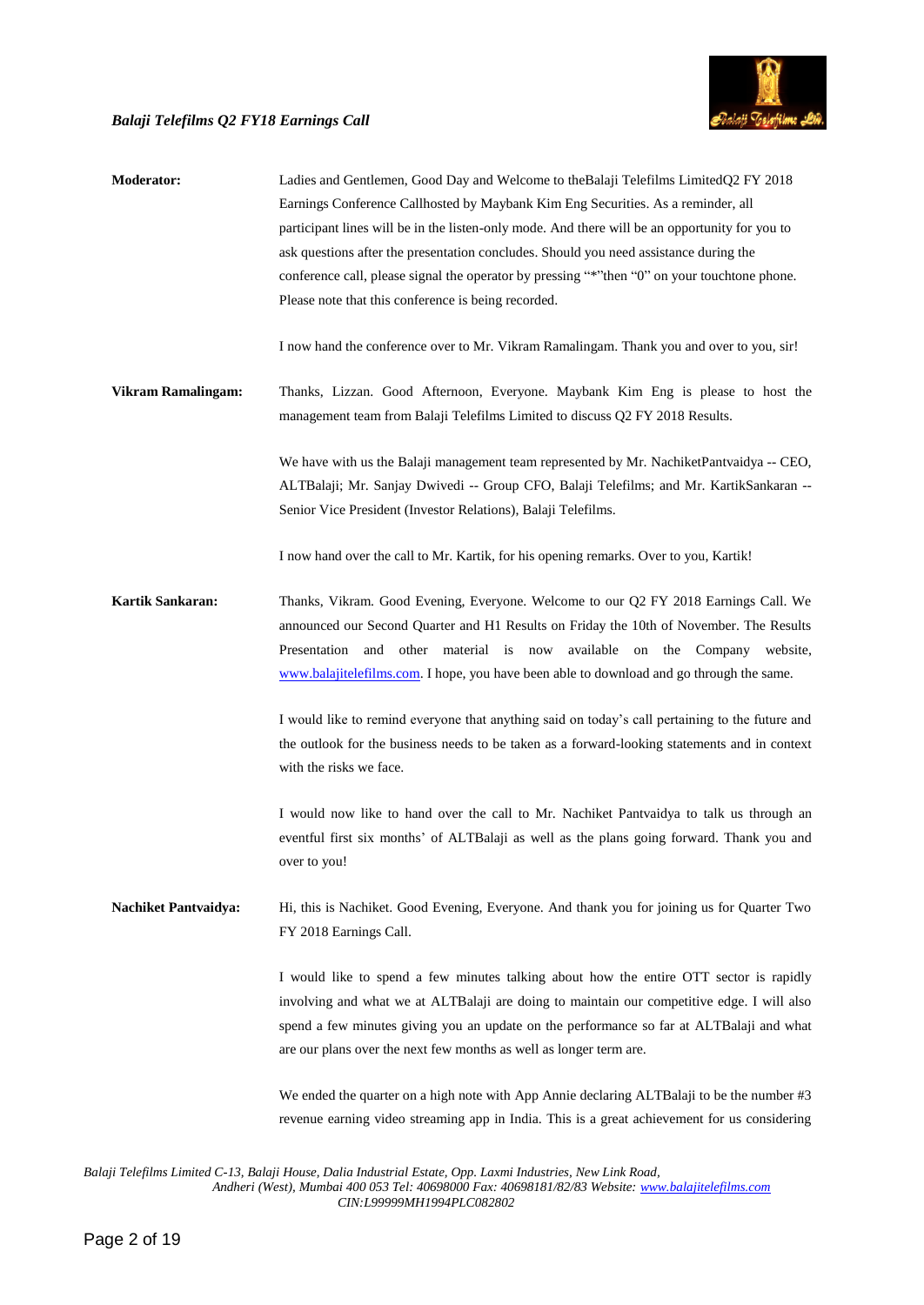

this ranking takes into account, six months of revenue for us and nine months of revenue contribution for other's in the list.

We launched our services in April this year by while others on the list have been active for more than a couple of years. The App Annie ranking is combination of iOS App Store Google Play Store and is one of the few or probably the only industry led independent third-party rankings.

Reaching number #3 in such a short period of time further solidifies our hypothesis around which ALTBalaji was build. We launched ALTBalaji with a strategic intend to build consumer facing brands by leveraging our enjoyable and engaging content creation abilities appealing to the taste of digital audiences globally and monetizing the immense potential of Original On-Demand entertainment and within six months we were able to successfully monetize our content. The journey of being the first completely ad free and subscription based Original series platform in India has just begun and our constant endeavor is to break the notion that India does not pay for content.

In addition to the App Annie award, we bagged three out of five nominations for the best Web Series at the Indian Television Awards in 2017, showcasing our ability to judge the pulse of the Indian consumer and creating entertaining content and appeal to large sections of the audience across India and Indian's globally.

In the first six months of launch itself, we have been fortunate to have correctly judged the pulse of the Indian OTT consumer and two of our hit shows Dev DD and Karrle Tu Bhi Mohabbat are now under production for Season 2 and soon will be available on the app.

A much appreciated and talked about series The Test Case won two awards at ITI 2017 "Best Actress" and "Best Director". And I am pleased to report that the entire series should be available on the app around Q4 following some production delays.

Moving on to the wider state of the OTT space, these are clearly interesting time for all players and the size of the opportunity continues to expand rapidly, this newer and newer sections of society come and embrace video streaming technology and services.

To put some of this into context, "pivot to video" is the one digital media's mega trend for the moment. Globally 47.4 minutes of online video will be watched daily in 2017, a 20% yearover-year increase driven primarily by mobile where viewing times will reach 28.8 minutes per day. A 35% increase from 2016. This phenomenon is not just a develop market of U. S. phenomenon, for example, time spent in the video players and editor's entertainment categories where the majority of video streaming apps can be found. On Android phones in APAC has tripled to reach close to 40 billion hours and this accounts for almost half of the worldwide total. Emerging markets are leading this charge.

*Balaji Telefilms Limited C-13, Balaji House, Dalia Industrial Estate, Opp. Laxmi Industries, New Link Road,*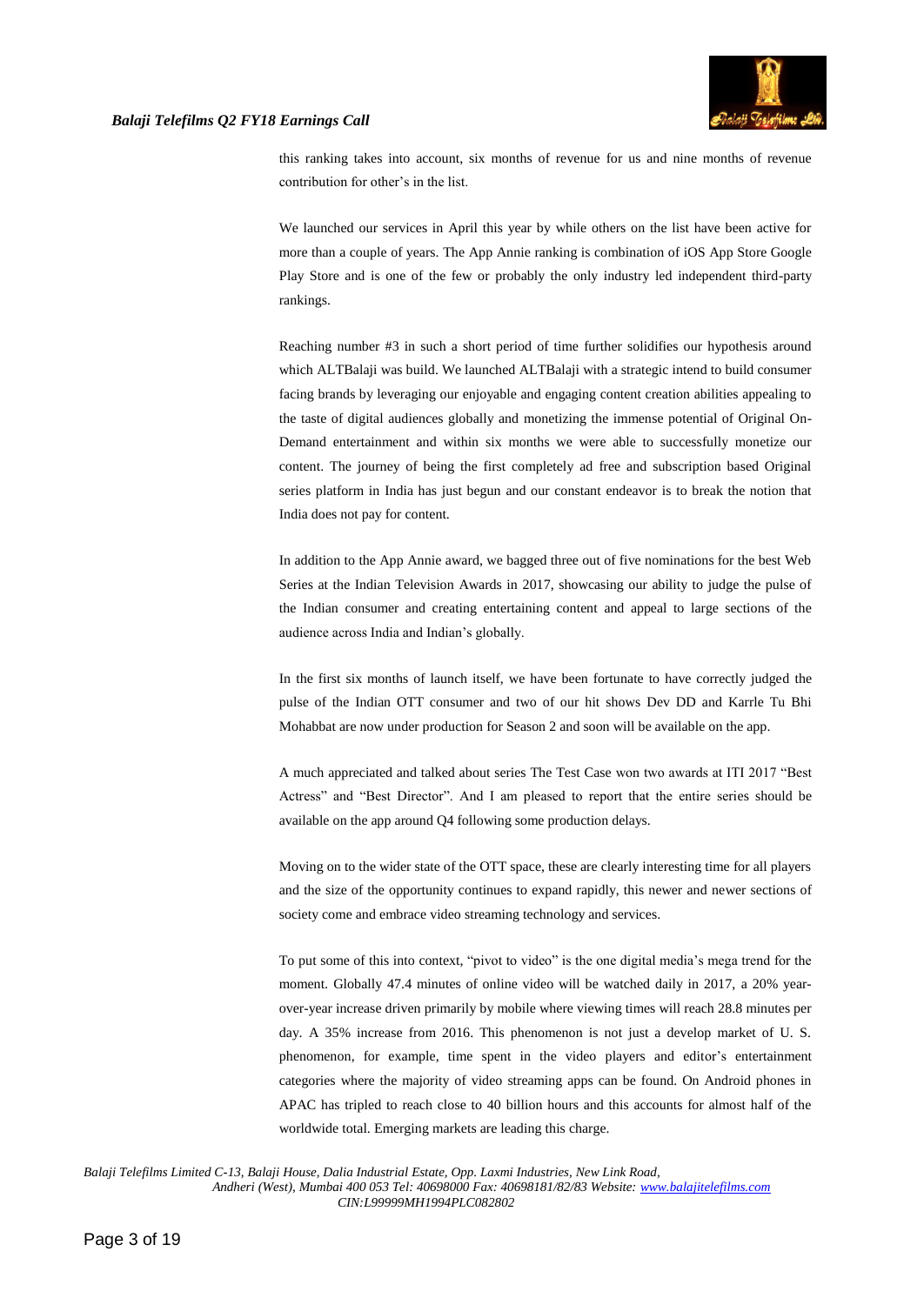

In India, time spent in the video players and editors and editors and entertaining with categories grew over 300% driven by rapid adoption of smartphones and increased access to affordable data. It is becoming clear that video streaming apps will play a pivotal role in driving media consumption on the go and data will become the most important service for telecom service providers especially in markets like India where customers are most likely to use mobile data for video streaming as supposed to Wi-Fi from a fixed broadband connection. as greater device affordability, better bundled packages and education drive increased smartphone adoption in the markets. Mobile data will be the dominant mode of access for international services including video.

Interestingly as per latest data from App Annie markets such as India and Thailand the average session duration was similar to more mature markets like Australia and Singapore. In these cases, less established fixed broadband infrastructure seems to be having a little impact on user's appetite for content.

The need for original content remains high and this is something we at ALTBalaji believe can create a long-term sustainable advantage in the OTT business. While total revenues for OTT services in India remains modest relative to more mature markets, this demonstrates the substantial monetization opportunities available over the next few years.

I will now spend a few minutes on our content strategy and the learning so far. We are witnessing the internet users who view videos online have individualistic and different tastes and these audiences are willing to pay for access quality content but still not ready to premium. Majority of content available today online is either catch-up TV or reruns or user generated content leaving a big opportunity to offer premium, original, and exclusive content for these audiences and price at the right, attractive and affordable prices.

Originally, or plan was to make very niche urban premium, content, however with the rapid rise in internet penetration, there is an opportunity for us to make more mass but still original and exclusive programming. For example, our audiences today come from all corners of the country and not the metro's, while the metro's contributed the major percentage of revenues and viewership base. There are a number of smaller Tier-II and Tier-III cities as Erode, Guntur, and Jabalpur, and the top 20 cities. This clearly shows us that these audiences will needs stories that relate to them and not necessarily stores that work in the metro's or dubbed English programming.

Even internationally, we see audiences from countries such as USA and the UAE, countries where Indian TV content has always had some footing. This rise in internet penetration means we need to be ready with the right content and we need to showcase, showcasing high quality content might to allow us to effectively monetize this opportunity. We are now in the process of creating such content and developing the right ecosystem for this.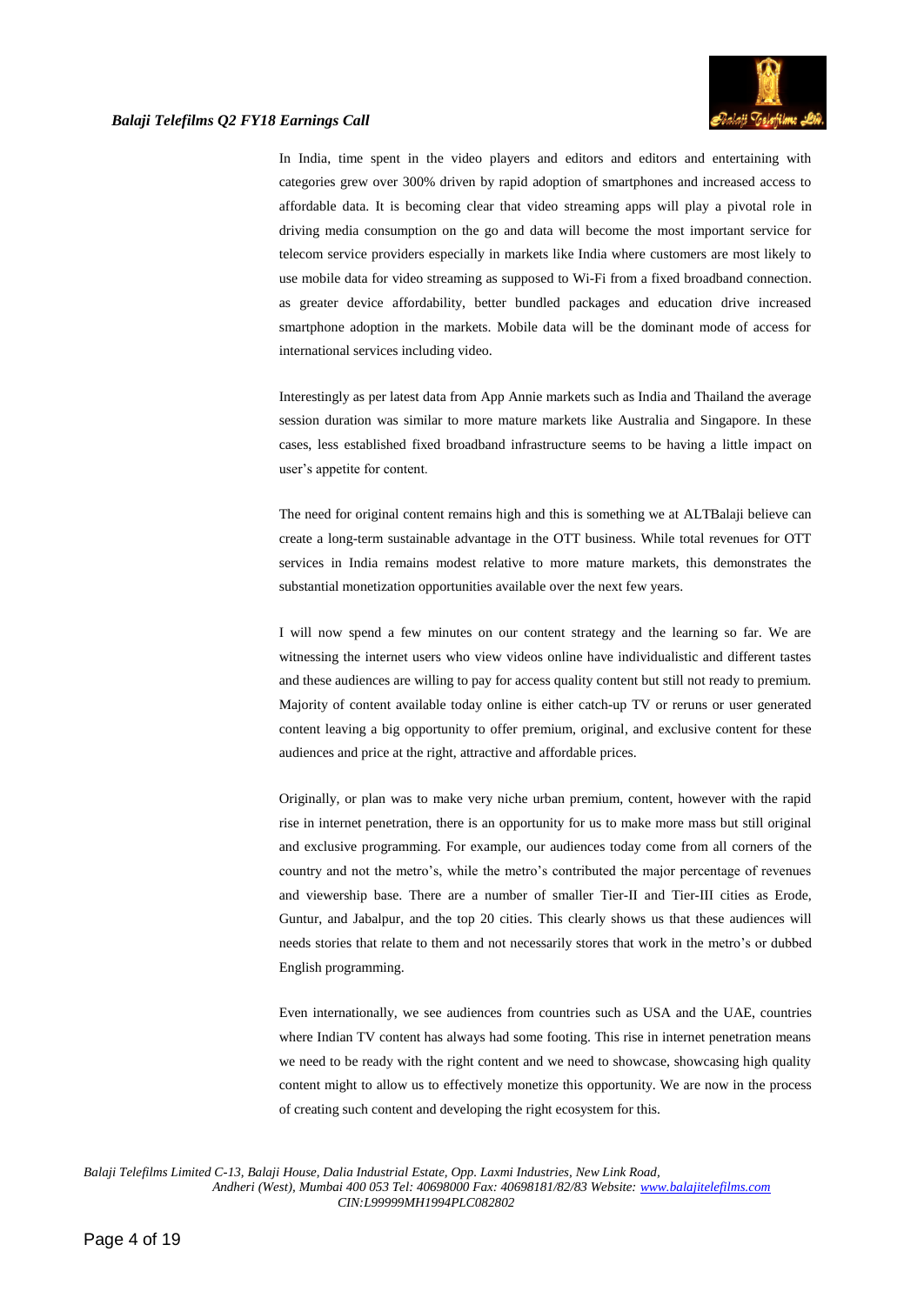

In India the ecosystem for such content remains a challenge and takes time to create and execute shows from this ecosystem.

Balaji Telefilms today works with all the leading writers, directors, and acting talented, we remain a preferred choice for such talent. A near-term pipeline includes shows such as Bose: Dead/Alive which examines the myths behind one of India's most iconic freedom fighters.

The character of Bose has been played by Rajkummar Rao a leading Bollywood actor and directed by Pulkit with Creative Producer -- Hansal Mehta. The show set across five across countries traces the journey of this iconic character from being an introverted 14 years to 48 years old brave nationalist. The show will be available on the app from November 20th and I request you all to have a look.

In addition to such to such high impacts we are also recreating the magic of some of TV's favorite actors and actresses and soon we will see them all in the digital medium.

During the quarter, we also significantly increase our offering of original comedy content in regional languages such Marathi, Gujarati and Punjabi. All of these comedy shows are original and exclusive to ALTBalaji and offer our audience an eclectic mix of Stand-Up Comedy from urban mainstream to regional anecdotes. The mix is distinctive and caters to a larger range of audience rather than a set age group.

Based on consumer insights we understood that the Stand-Up available to viewers is mostly English or Hindi and the regional language demand has been neglected. So, we have identified local talent from these regions and we have got them on board. The highly talented witty and humorous artists bring in the flavor of their language and culture on stage. Watching Stand-Up Comedy has become a way of distressing making it the most consumed genre online we will continue to use our data analytics to create content based on consumer's preference.

Overall, on the content side, we continue to monitor our pipeline of shows and make adjustments as we see necessary especially given the rapid rate of change in the rate of internet penetration. We are conscious of putting out shows that may or may not resonate without target audiences and would prefer to scale up the number of hours or content in a control manner. All of this means our cash burn on content remains very calibrated and measured in spite of sitting on over Rs. 500 crores of cash.

Moving on to the distribution side of the business. This quarter we went live with our first major telecom deal. We are now part of Vodafone Play and Vodafone Customers can access the content through the Vodafone Play App. The earlier response to our content through the app has been very positive and also allows Vodafone to substantially increase its data consumption on its network.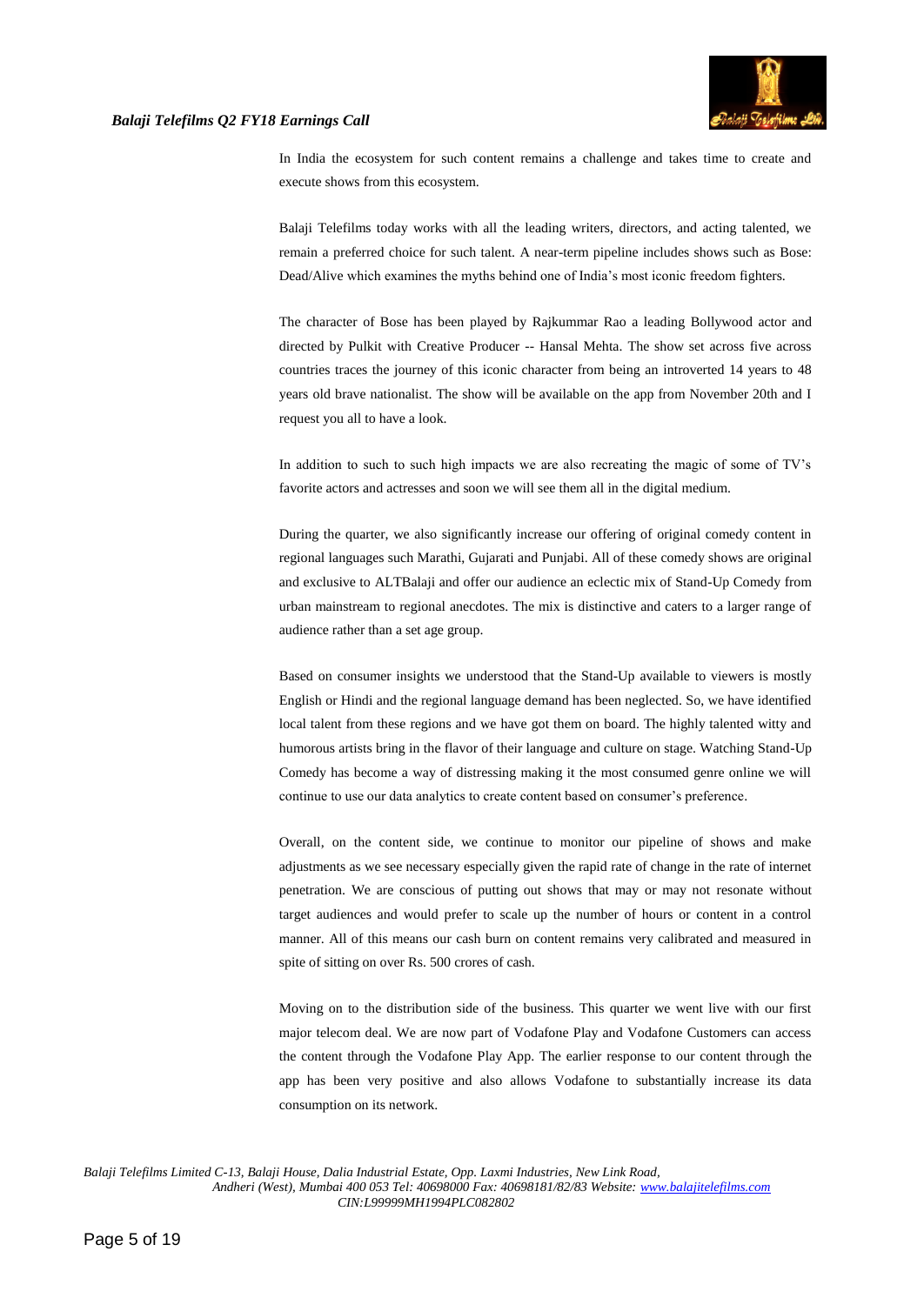

We believe our integration with Vodafone Play App will help us reach more consumers and let them enjoy content, we are proud to preset. We are currently in discussion with other leading telecom operators such as Reliance Jio and Airtel and expect to be live on their networks in the coming quarters.

For example, just last week Jio Cinema had started marketing the trailer of our new show Bose and customers of Jio will be able to access the show through Jio Cinema.

In addition to the telecom operators, we have also integrated a whole wide range of consumer facing services such as Micromax, Amazon Fire Stick, Roku TV, Opera TV, as well as Ola Play. Our strategy's intent is to make ALTBalaji easily available across devices and app ecosystems.

Moving onto the usage statistics and useful data points and learning's since we started the service. We closed the quarter at 10.3 million downloads and a conversion from downloads to paying subscriber remains between the 3% and 5% mark.

Our customers have seen 277 million minutes of content so far and the average view time on the app is closer to 97 minutes from 72 minutes in Q1.

New shows launched in the quarter such as Class of 2017 and Cybersquad has seen good level of competition and traction. For example, nearly 300,000 users sampled Class of 2017 and over 15% of those completed the series.

Our unique customer acquisition model of allowing three episodes free to be viewed on social media such as YouTube or on our website [www.altbalaji.com](http://www.altbalaji.com/) made two after registering on the app continues to perform well and allows customers to sample before we force to pay. We believe this kind of approach will be necessary to allow customers to slowly explore and sample content before committing to any subscription plans.

Our early data shows us that the current price point of Rs. Rs. 30 a month there is still some resistance to pay and we will continue to keep our price points calibrated who allows to target a larger paying user base.

We are now offering free subscription options, the yearly pack of Rs. 300; and six monthly pack for Rs. 180; and a quarterly pack for Rs. 100, making our pricing extremely attractive. We believe with the combination of more great content and keeping a very attractive price point, there will be a gradual change in consumer behavior towards paying for quality content reflecting in growing subscription revenues.

We are very pleased with the initial response to ALTBalaji and confident that it will get better as we add more and more content to the platform.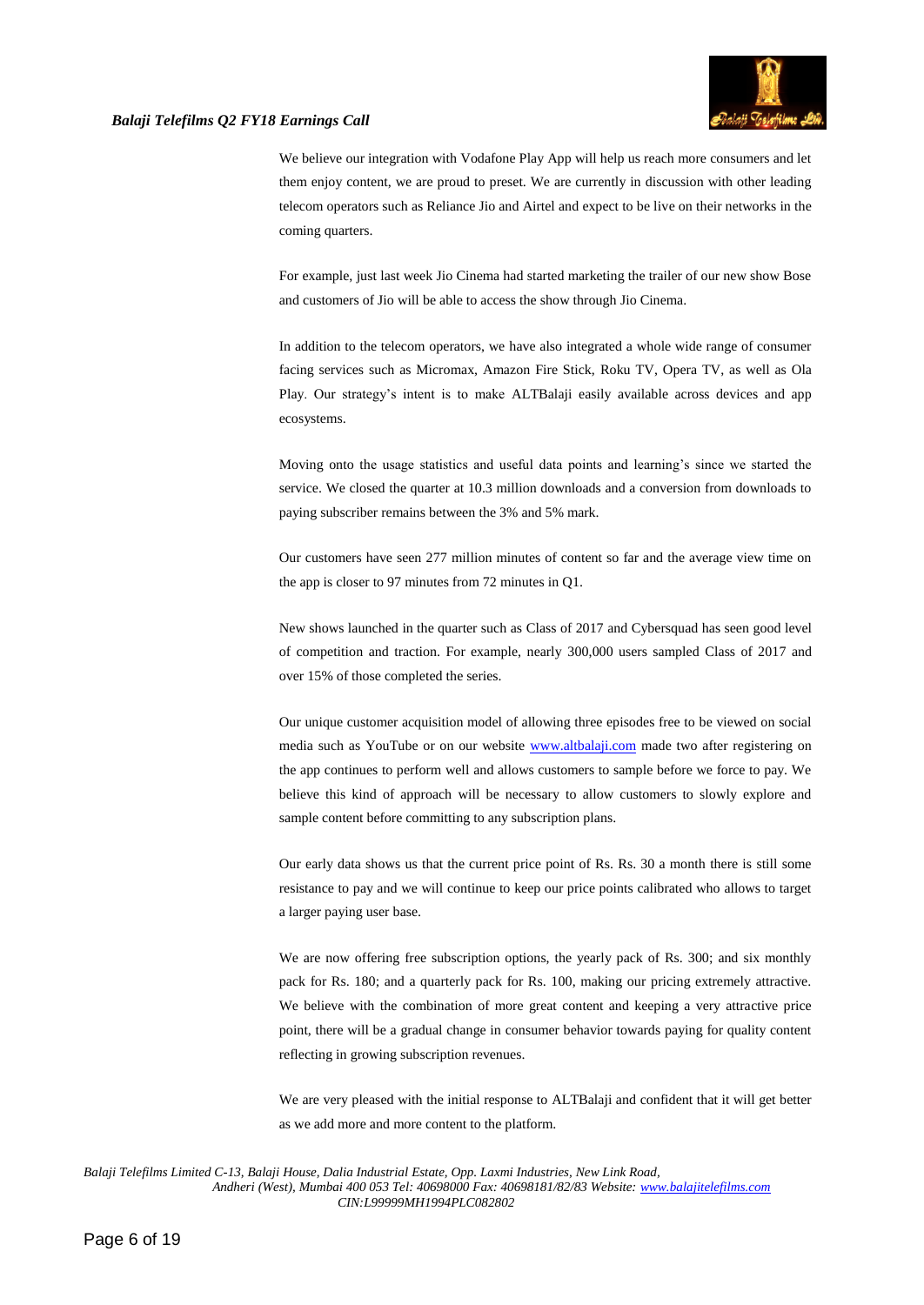

I will now hand over to Sanjay Dwivedi -- Our Group CFO, to give you an update on the other two businesses in the group as well as our Q2 financial performance. Over to you, Sanjay!

**Sanjay Dwivedi:** Thank you. I will start with an update on the TV and Movie business before going through the financial performance.

> We had seven shows on-air during the quarter and while the total hours of programming stood at 240 hours, this quarter versus 231 hours in quarter two FY 2017. The big improvement has come in terms of realization which improved from 26 lakhs per hour to nearly 32 lakhs per hour.

> This quarter saw the start of a new spin-off series on Zee TV called Kundali Bhagya based on the hit show Kumkum Bhagya running on the same channel. Both Kumkum Bhagya and Kundali Bhagya have consistently been in the top #3 shows during the quarter.

> Towards the end of the quarter we saw the closing down of one show being produced for the Star Network. The show was launched in April 2017 as part of the channel's attempt at introducing original programming in the afternoon slot. However, the channel after six months has decided to discontinue telecasting original shows in the afternoon slot.

> This quarter, the I&B Ministry decided to review state broadcaster Doordarshan's New "Content Acquisition Scheme" which under prime-time programming slots on DD National were auctioned to private production houses. We had won three slots via this auction and now, await further clarification from the broadcaster before commencing the telecast of any show in the new slot based model.

> Overall, our television shows continue to rate well and delivery the rating points for the channels and this would help strengthen our positioning as a leading provider of high impact entertainment programming and provide good growth for the business.

> Our Movie business this quarter had no new release and we continue to remain judicious with our investments in the movie business and are only working on projects which we were able to presale a significant percentage of cost even before we commission production.

> Our movie pipeline includes two mid budget Hindi movie's Veere Di Wedding releasing May 2018 starring Kareena Kapoor and Sonam Kapoor; and Kedarnath releasing December 2018 starring Sushant Singh Rajput and Sara Ali Khan. We are working on a co-production model in both these movies and this should allow us to de-risk the business and award major volatility in the earnings.

> We have nearly completed the corporate re-organization of Balaji Telefilms. As part of this reorganization we are merging the film production business of Balaji Motion Pictures limited

*Balaji Telefilms Limited C-13, Balaji House, Dalia Industrial Estate, Opp. Laxmi Industries, New Link Road,*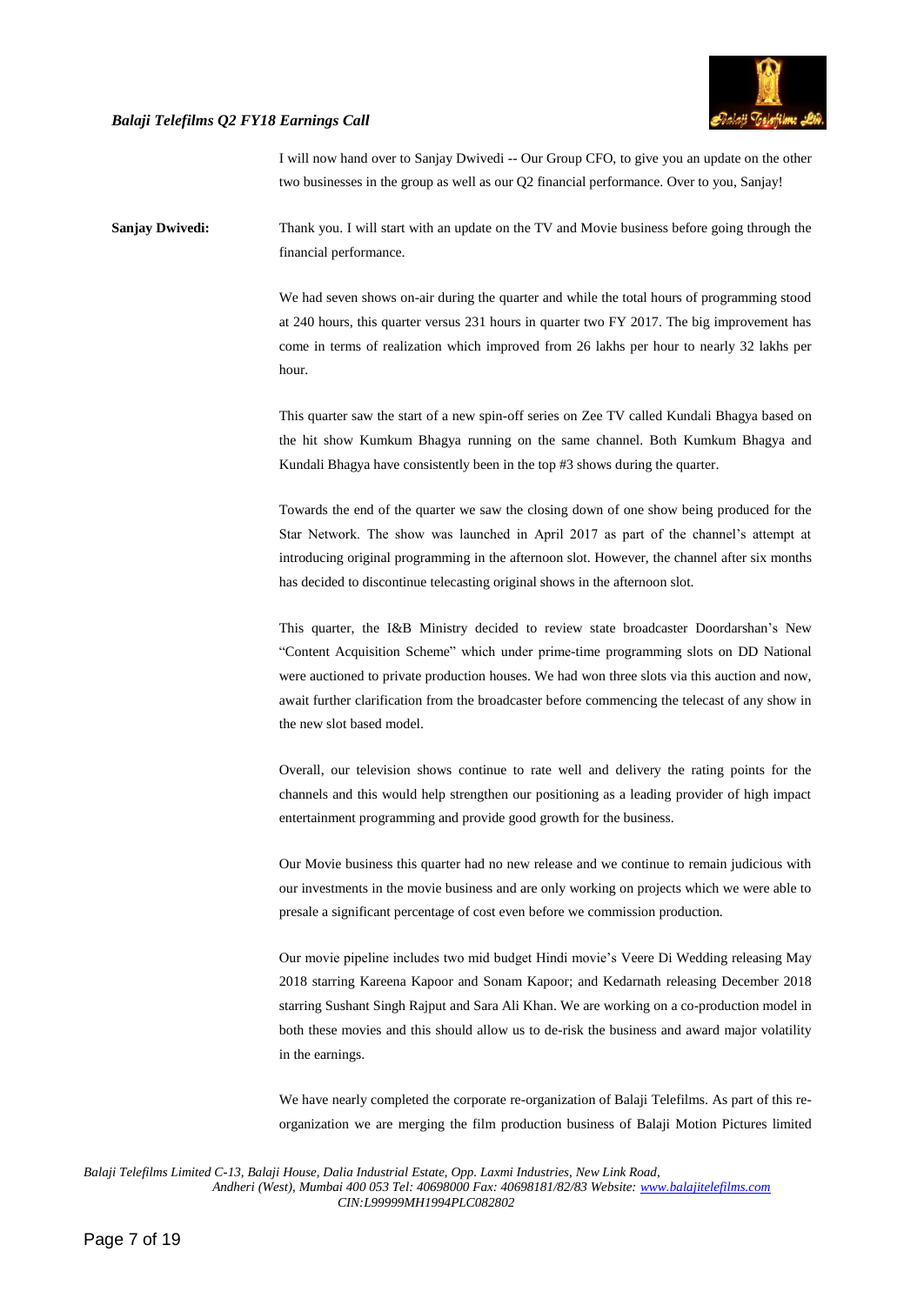

and BOLT Media into the parent listed company Balaji Telefilms. This will allow us to streamline group structure centralize and consolidate content creation in a single unit while bringing down corporate and other overheads.

The court convened meeting of the shareholders was held successfully and we have also received approvals from NCLT. We await the final confirmation order post which the accounting effects will be given.

During the quarter we also completed all the formalities around the preferential issues of shares to Reliance Industries. To recap, RIL has invested Rs. 413 crores in Balaji Telefilms through a preferential issue of Rs. 2.52 crores equity share at price of Rs. 164. The proceeds from the transaction would be utilized to further speed up content development initiative and allow ALTBalaji to create an unassailable leadership position in the market. The total expenses related to this preferential allotment were Rs. 16.5 crores and this has been adjusted against other equity as per IndAS provisions.

Coming to the financial performance. In our consolidated financials we continue to provide both the reported EBITDA as well as EBITDA excluding ALTBalaji given ALTBalaji is a new business and we expect it to be investment phase say for the next two years to three years, incurring EBITDA losses. I would request you to have a look at the Earnings Presentation for full details for each of the businesses.

However, the key item this quarter were consolidated quarter two FY 2018 revenues were at Rs. 109.8 crores versus Rs. 105.9 crores in quarter two FY 2017 and the overall H1 FY 2018 revenues at Rs. 254.4 crores versus Rs. 223.3 crores in H1 FY 2017, an improvement of 14%. The growth has been primarily on account of improving performances of the TV business.

On the EBITDA level we had a loss of Rs. 10.6 crores versus Rs. 26.2 crores loss last year. If I were to exclude ALTBalaji then the loss for this quarter would turn into positive Rs. 3.67 crores EBITDA.

Coming to PAT, this quarter we have decided to take an exceptional charge of Rs. 9 crores pertaining to certain income tax matters. These charges pertain to certain income tax matter relating to FY 2006 -FY 2007 to FY 2013 - FY 2014. We have successfully cancelled the income tax order for one of these years and the proceedings for the other years are still pending for disclosure before the Income Tax Appellate Tribunal, Mumbai. The matter is only expected to be heard in December 2018 and as a matter of abundant precaution the company has decided to provide for these items. We will provide a further update on this once the matter is decided.

PAT post the exceptional item was a loss of Rs. 13.8 crores versus loss of Rs. 28 crores in quarter two FY 2017. H1 FY 2018 PAT a loss of Rs. 37.3 crores versus Rs. 28.2 crores in H1 FY 2017. Excluding ALTBalaji the quarter two FY 2018 PAT was positive Rs. 5.3 crores. The

*Balaji Telefilms Limited C-13, Balaji House, Dalia Industrial Estate, Opp. Laxmi Industries, New Link Road,*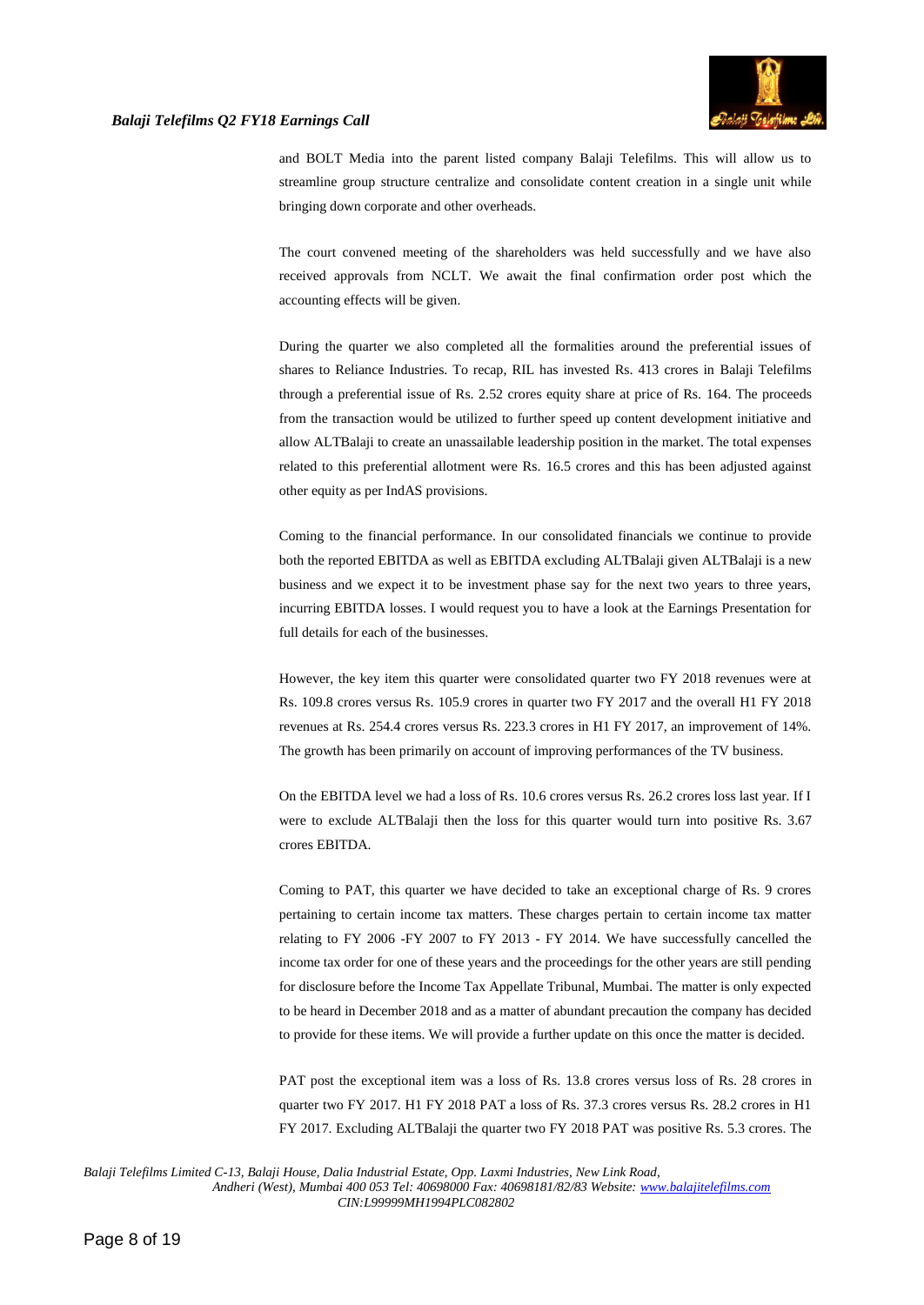

total value of investment as on 30th September was Rs. 506.4 crores and this cash will allow us to significantly scale up our digital business.

Coming to the standalone business, the revenues this quarter has have grown 33% to Rs. 81.9 crores against Rs. 61 crores during the previous year. The growth has been primarily on account of higher realization per shows.

EBITDA for the quarter was at Rs. 7.2 crores versus Rs. 6.1 crores last year. Overall, EBITDA for H1 FY 2018 was at Rs. 23.2 crores versus H1 FY 2017 at Rs. 10.4 crores, a growth of. 123%.

PAT after accounting for the exceptional item I mentioned earlier was at Rs. 5.4 crores for the quarter and Rs. 14.4 crores for the half year.

I thank you all for joining us today. And now, I would request the moderator to open the Q&A Session. Thank you.

**Moderator:** Thank you. Ladies and Gentlemen, we will now begin the Question-and-Answer Session. We will take the first question from the line of Neeta Khilnani from B&K Securities. Please go ahead.

Neeta Khilnani: Sir, my first question was on ALT, so how are we seeing the monetization strategy evolving? Because as I can see the latest shows that is Pammi and Ragini, seem to be offering the first season for free. So, do not you think the existing subscribers would feel short changed?

**Neeta Khilnani:** It is incorrect. The first season Pammi is free but it is not a show, it is a three minute shot. But Ragini is the same as everything else. First five are free and then you go on to pay on for the sixth. So that has not changed. As a matter of fact, starting with Bose goes as a guidance what we are trying to do is to get the free shows off YouTube, them all on the platform. So I think, what we are slowly going to try and do as our base increases not leverage YouTube's massive reach and try and restrict the consumption just to the app and will funnels user for the app. That is point one. Point two in terms of monetization, what has happened is our deal on Vodafone Play has just kicked in I think that offers us an opportunity to really get out to a much-much wider base of internet consuming audiences. The deal basically centers around consumer starting to pay from episode 1 itself. While the ARPU for that deal or average realization for that deal remains confidential, we are confident that this deal will bring us a lot of volumes and widen our reach. Going ahead, after six months of being existence, our guidance in the new market is that we need to make our service very affordable and easily accessible to people of India especially because the use of internet and the consumption of video and internet is spreading across mass psychographics and mass geographies in India. So, we are like I mentioned before, cities like Erode are coming into the top 20 cities and that

*Balaji Telefilms Limited C-13, Balaji House, Dalia Industrial Estate, Opp. Laxmi Industries, New Link Road,*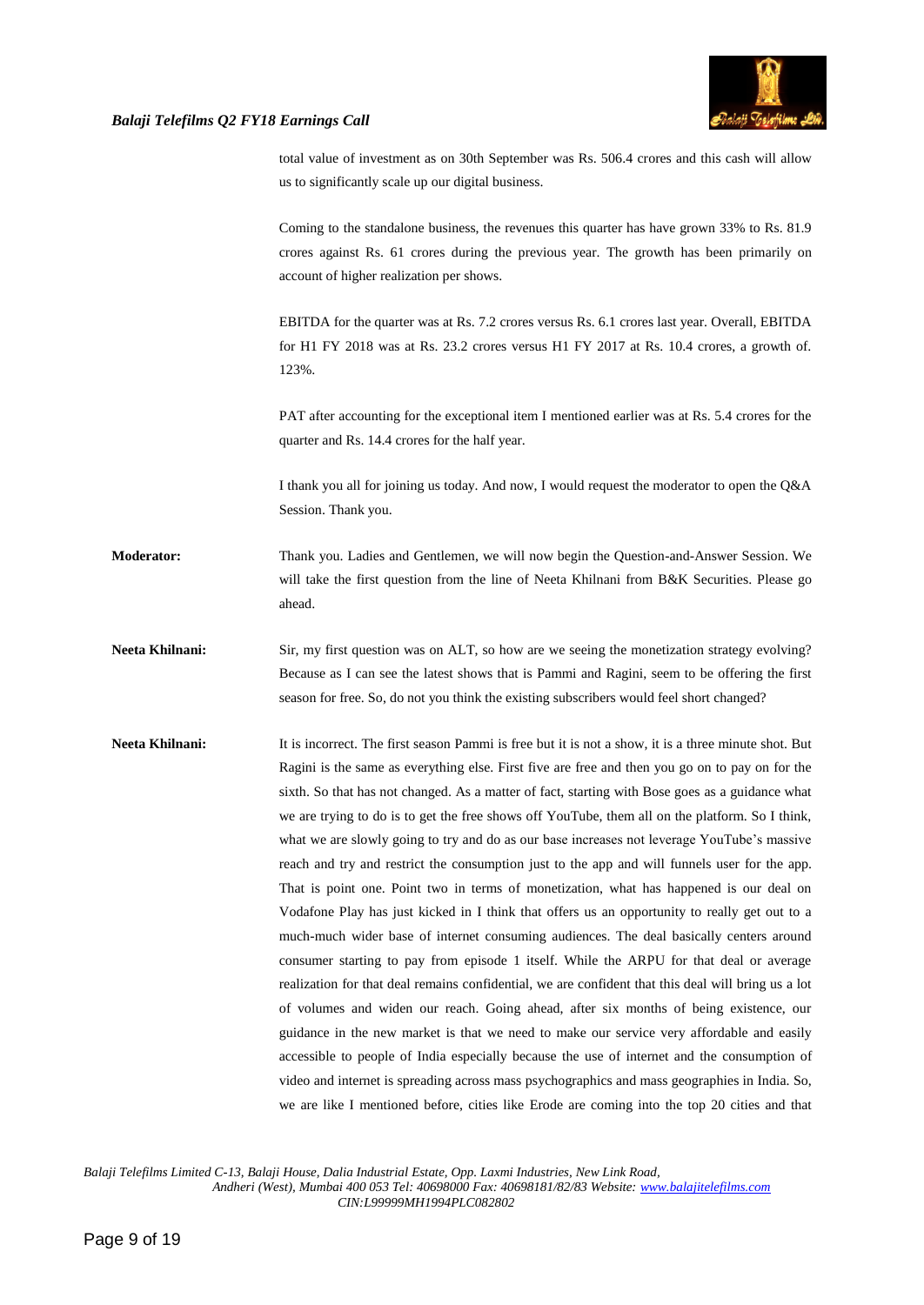

would not have been expected probably a year ago. And therefore, our idea is to get a large volume of paying subscribers while maintaining our ARPUs for this.

- Neeta Khilnani: Okay, understood. And secondly, sir on the gross billings that we have of I think Rs. 3 crores for the first-half, how much of that would actually accrue to us? I mean, what I am trying to ask is how much would be the share of various partnerships that have entered into?
- **Nachiket Pantvaidya:** We are still going through the numbers and we will be able to declare the share of partnership only at the end of this financial year for two reasons. One is that out of the gross billing they are all time lagged differently, some is for 10 days, some is for three months etc., etc. so we have not been able to establish a monthly billing pattern. Right now the partnership that you see till September end, I do not think a lot of partnership have kicked-in, you may see a significant chunk of partnership revenues going away actually in H2 in the second-half that is when our telecom partnerships actually kick-in.
- **Neeta Khilnani:** Okay. And sir, lastly are you seeing some trend emerging in term of your active subscriber base on a monthly basis or it is still too early to?
- **Nachiket Pantvaidya:** So it is not too early, in the last three months we have doubled our download 5 million to 10 million. If you see the previous call that we made for the first 2.5 months that we were active, it was closer to 4 million to 5 million and now we are going to 10 million. So the base is growing fast. I think, what we are going to be faced at some point in time we will get critical mass. I feel that number is 20 million right now post reaching 20 million that is when the revenue stream start kicking and steadying up a little bit. Right now I think we are still in the early stages of growth as we put on content.
- **Moderator:** Thank you. The next question is from the line of Nandita Parker from Karma Capital Management. Please go ahead.
- **Nandita Parker:** In terms of your monetization strategy, if you think Rs. 30 a month is too high for subscribers, where do you think it is actually going to settle to bring in the mass audience that you are expecting?
- **Nachiket Pantvaidya:** I do not think Rs. 30 a month is too high or low. All I am saying is we are not going to change the price and that Rs. 30 a month actually works out an annual package of Rs. 300 which is about Re. 0.80 paisa day. To elaborate on that point which I made earlier, there is going to be no change in pricing throughout the financial year and we are just going to stick to this price. What is going to be interesting is drive smaller chunks of price points toward the last quarter of this year. What I mean by that is you must look at sachetization of our offering say you know offer the content on a rupee a day or little more than a rupee a day to ensure bite size consumption. Today's prepaid refill on the internet is about Rs. 50 to Rs. 100 on an average size and therefore to expect somebody to pay Rs. 300 might not be practical. So we are

*Balaji Telefilms Limited C-13, Balaji House, Dalia Industrial Estate, Opp. Laxmi Industries, New Link Road,*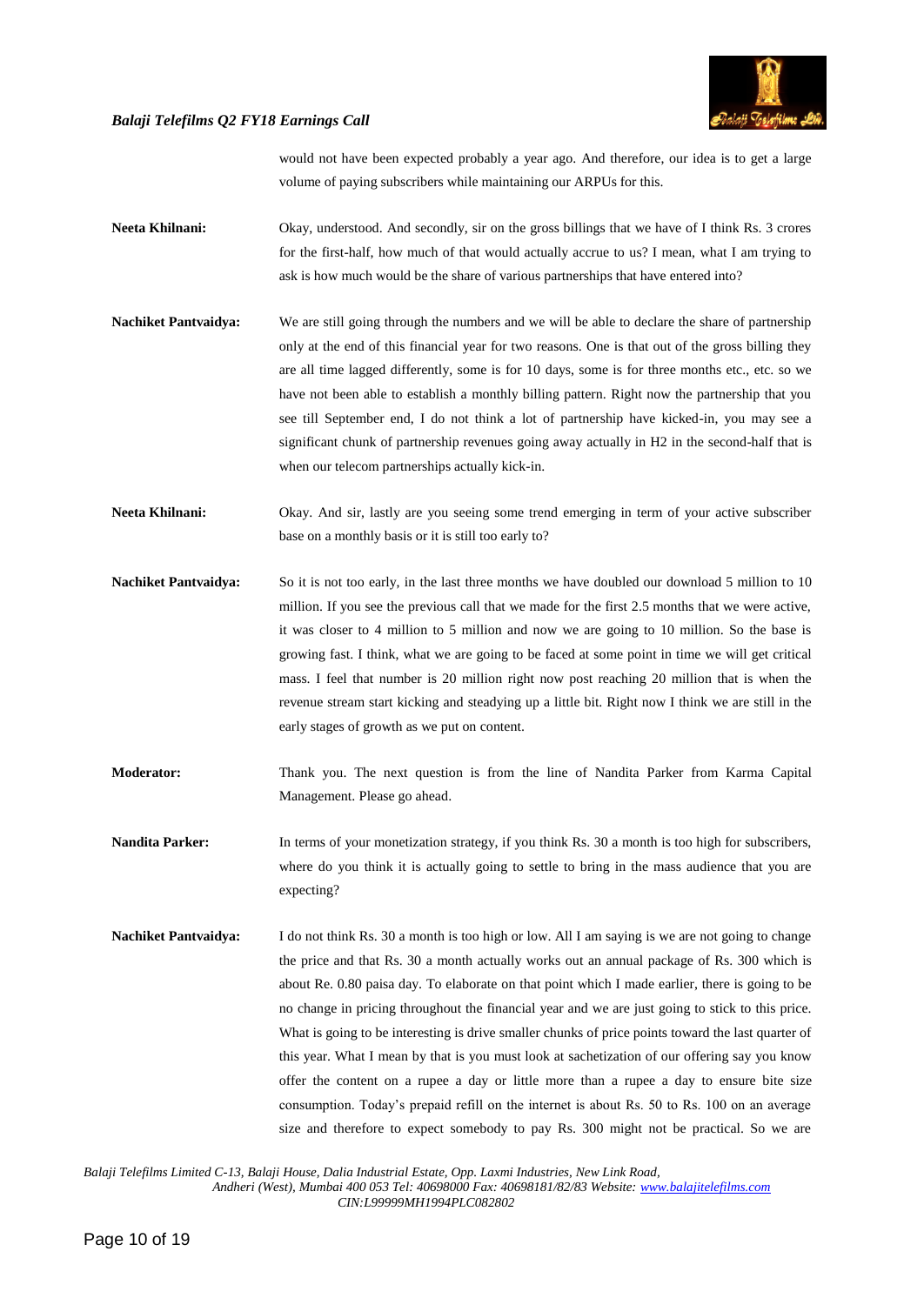

working towards price points which will be easy bite size chunk without disturbing the ARPU of Rs. 30 per month.

- **Nandita Parker:** Okay. So then your platform, I suppose to what you are trying to do now with Jio where you Bose would be available on Jio Cinema and not on ALTBalaji I suppose as a downloaded app?
- **Nachiket Pantvaidya:** These are assumptions which are not correct.
- **Nandita Parker:** But I am saying is that on the Jio Phone a person would be able to watch Bose on Jio Cinema as well as ALT, right?
- **Nachiket Pantvaidya:** Yes, and as well as Vodafone Play, as well as on Ola tabs**.**
- **Nandita Parker:** So does not that dilute the whole app idea as a platform?
- **Nachiket Pantvaidya:** No, not at all because the **API** and the consumer is served from our app and what we are also doing is not in the case of Bose but in the case of other shows is that we have a library, we are putting out three episodes on social media free. So forget about Jio, we are putting on YouTube. So that has always been our stated strategy and that would not change. We want to widen reach first for our shows, so that people can access our content better and actually what we are doing is we are contracting the strategy by just putting it on partner. We have always putting on our content on partner's devices or partner services or like I said on Ola Cab Screens and that helps us mitigate our acquisition for consumer.
- **Nandita Parker:** So you started by saying that most of the interest users content that they are watching online is wither catch-up reasons or user generated.
- **Nachiket Pantvaidya:** Correct.
- **Nandita Parker:** Now, it seems to be the strength of the company, just from watching it in the last few months and then several years back as well is generating content and how you get paid the advertising sort of selling to TV channels and getting paid indirectly through ads, dollars versus getting paid directly through the platform?
- **Nachiket Pantvaidya:** Ma'am, we do not get paid indirectly through ads.
- **Nandita Parker:** I am just wondering what you are thinking about it I mean at what point and what sort of run rate in terms of losses are you willing to take this for you say may be this not the way to go. Maybe the way we do our core business is a better approach including the guidance.
- **Nachiket Pantvaidya:** Ma'am, I just want to correct the notion that our core business is not to take revenues indirectly through ads. We produce our television programming at a certain cost. Have a margin over it

*Balaji Telefilms Limited C-13, Balaji House, Dalia Industrial Estate, Opp. Laxmi Industries, New Link Road,*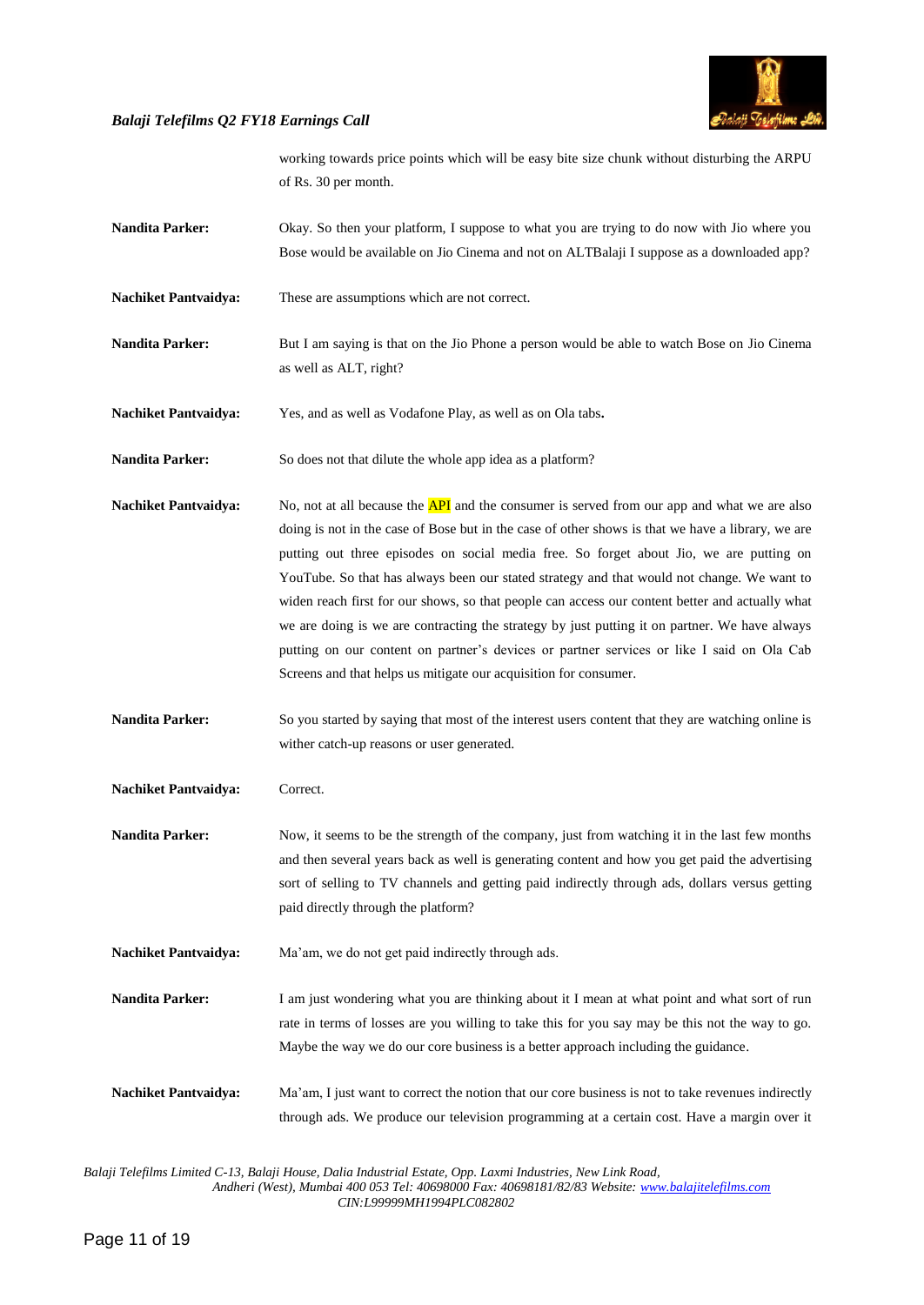

|                             | and we sell the entire show to the broadcasting networks and they make their money on<br>advertising that having been said. Right now, our target is to breakeven in 36 months at<br>probably a price point of Rs. 70 to Rs. 80 into 4 million paying subs as an exit number. We<br>continue by that multiplicative guidance, what I feel of course, is that the 4 million subs might<br>have to go up to about 7 million subs to 8 million subs and half the price point. Given the<br>nature of spreading internet in India, we have to exploit the fact that internet is reaching out to<br>twice the number of people than it was when we made our business plans. And therefore, get<br>out of price point into volume equation than equates that and yet break-even in 36 months. |
|-----------------------------|-----------------------------------------------------------------------------------------------------------------------------------------------------------------------------------------------------------------------------------------------------------------------------------------------------------------------------------------------------------------------------------------------------------------------------------------------------------------------------------------------------------------------------------------------------------------------------------------------------------------------------------------------------------------------------------------------------------------------------------------------------------------------------------------|
| <b>Nandita Parker:</b>      | Sorry, what is Rs. 70? Is that the annual?                                                                                                                                                                                                                                                                                                                                                                                                                                                                                                                                                                                                                                                                                                                                              |
| <b>Nachiket Pantvaidya:</b> | It is average realization per unit per month.                                                                                                                                                                                                                                                                                                                                                                                                                                                                                                                                                                                                                                                                                                                                           |
| <b>Nandita Parker:</b>      | Okay. So Rs. 70 into how many subs you think is correct?                                                                                                                                                                                                                                                                                                                                                                                                                                                                                                                                                                                                                                                                                                                                |
| <b>Nachiket Pantvaidya:</b> | 4 million subs as an exact number in the 36 months.                                                                                                                                                                                                                                                                                                                                                                                                                                                                                                                                                                                                                                                                                                                                     |
| <b>Nandita Parker:</b>      | And this would have to be sticky subs, non-churned?                                                                                                                                                                                                                                                                                                                                                                                                                                                                                                                                                                                                                                                                                                                                     |
| <b>Nachiket Pantvaidya:</b> | Yes.                                                                                                                                                                                                                                                                                                                                                                                                                                                                                                                                                                                                                                                                                                                                                                                    |
| <b>Nandita Parker:</b>      | And this would give you a breakeven of this gives you a profitable business?                                                                                                                                                                                                                                                                                                                                                                                                                                                                                                                                                                                                                                                                                                            |
| <b>Nachiket Pantvaidya:</b> | Breakeven.                                                                                                                                                                                                                                                                                                                                                                                                                                                                                                                                                                                                                                                                                                                                                                              |
| <b>Moderator:</b>           | Thank you. We will take the next question from the line of Ankur Periwal from Axis Capital.<br>Please go ahead.                                                                                                                                                                                                                                                                                                                                                                                                                                                                                                                                                                                                                                                                         |
| <b>Ankur Periwal:</b>       | So to continue ALT, Nachi, correct me if I understood it right. 60 to 70 per month realization<br>was a blended average of domestic as well as international subscribers?                                                                                                                                                                                                                                                                                                                                                                                                                                                                                                                                                                                                               |
| <b>Nachiket Pantvaidya:</b> | For year three                                                                                                                                                                                                                                                                                                                                                                                                                                                                                                                                                                                                                                                                                                                                                                          |
| <b>Ankur Periwal:</b>       | Yes, for year three, the breakeven which you mentioned, 4 million exact subs at the rate of Rs.<br>60 per month to Rs. 70 per month.                                                                                                                                                                                                                                                                                                                                                                                                                                                                                                                                                                                                                                                    |
| <b>Nachiket Pantvaidya:</b> | Yes.                                                                                                                                                                                                                                                                                                                                                                                                                                                                                                                                                                                                                                                                                                                                                                                    |
| <b>Ankur Periwal:</b>       | Right. And the other statement which you mentioned was revised to probably doubling the exit<br>subscribers is probably half the realization that is again a blended number.                                                                                                                                                                                                                                                                                                                                                                                                                                                                                                                                                                                                            |
| <b>Nachiket Pantvaidya:</b> | That is again a blended number you are absolutely right and the reason for that like I am saying<br>is that we are cognizant of the fact that the TG in the country is changing and therefore, we                                                                                                                                                                                                                                                                                                                                                                                                                                                                                                                                                                                       |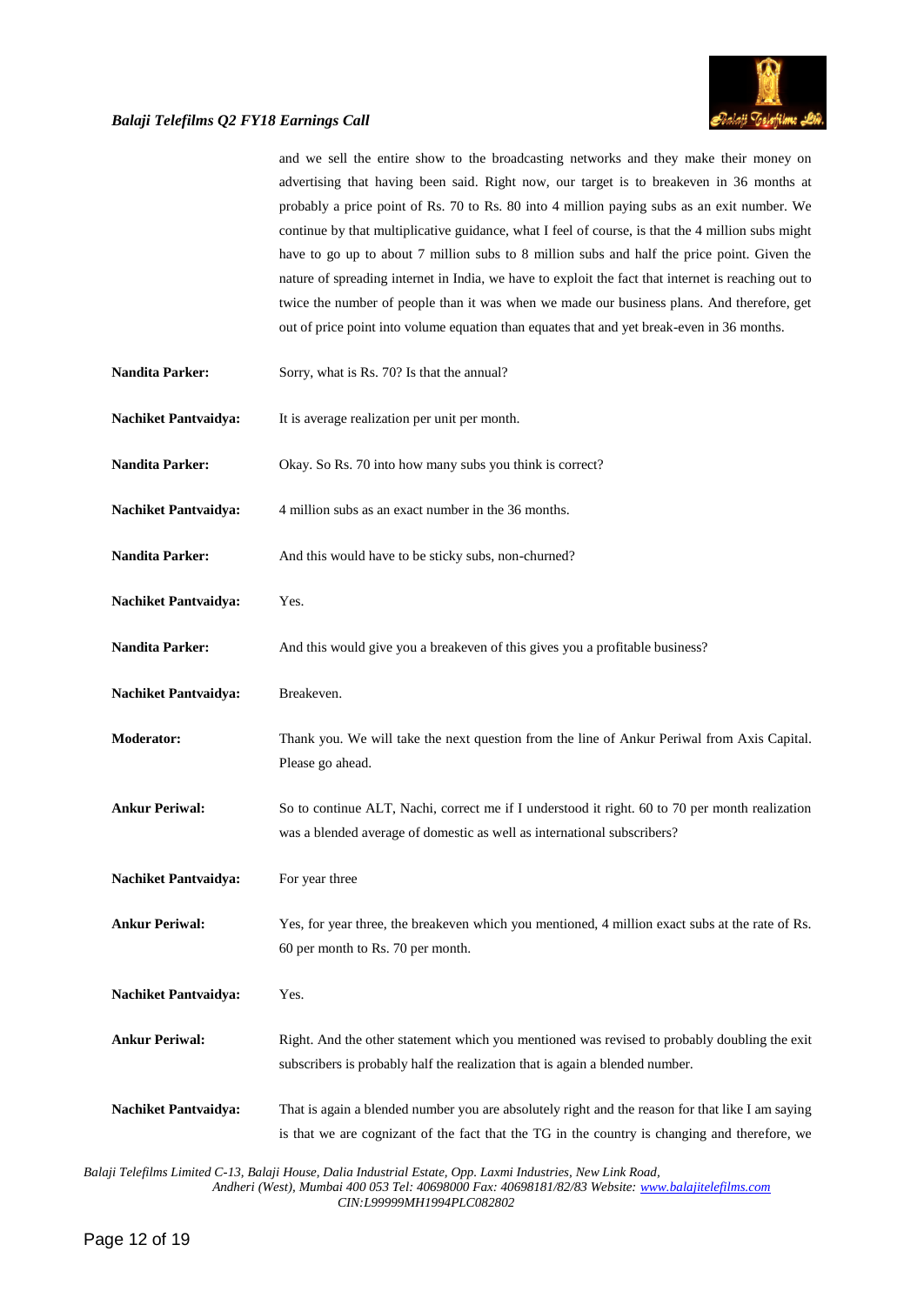

might be in a good position to exploit our spread and the nature of our regional content and Hindi content and get in more paying subs. This is not a firm concrete strategy. In a quarters' time we will be able to need a firm strategy to address this but this just directional.

- **Ankur Periwal:** Sure. Just one clarity. Now, you said, double the number of exact subscribers that probably half the ARPU which ultimately results to a similar revenue number in year three. So now we are saying an exact or let us say an average ARPU of Rs. 30 - Rs. 35 under the revised strategy, right? This is again a blended number?
- **Nachiket Pantvaidya:** Yes. It is blended number with internet.
- **Ankur Periwal:** So will it be right to understand that the domestic ARPU will be even lower because international ARPU in any case was higher for us.
- **Nachiket Pantvaidya:** No, the domestic right now is Rs. 30 Rs. 33, right. And international price, MRP is Rs. 60. But if internet does spread and we partner with Telco's we might need to share some percentage of this realization with Telco's. And therefore if Telco's from 60% to 70% of our revenue stream, I feel they will trade somewhere between Rs. 22 to Rs. 25 net.
- **Ankur Periwal:** Net worth, yes. That is helpful. Now that is one. Now secondly, you mentioned about Jio as well. So our content being average on Reliance Cinema, correct me if I am wrong, the ownership of the subscriber which package he is taking what is he viewing? Will everything be still on our board, so we will be directly in touch with the subscribers or is it through Jio?
- **Nachiket Pantvaidya:** No, it will be through Jio, but we will also have access to the subscriber similar to the case with Vodafone Play. So while it does play off the Vodafone Appand that is the live example, the same thing will be there. Of course, the whole library is not on we are starting off with Bose as example to figure out how we can leverage this partnership better.
- **Ankur Periwal:** Sure, that is helpful. Thirdly, you did mention that given the increase in penetration, we do plan to launch smaller sachet to boost the mobile consumption as well as probably getting more subscribers on board. Now as I understand, we are still offering sachets in terms of a per let us say Bose specific, so per episode or per hour of content in terms of for the consumer. Now, this sachet that we are seeing is a daily pack of let us say probably Rs. 5 or Rs. 2?
- **Nachiket Pantvaidya:** Yes. I mean, currently the sachet that we are offering is of a show. So if you want to see one show you can pay Rs. 30 bucks. So now we are moving to daily consumption as a route and we have to again work it out with telephone companies we do not have the firm strategy. But I think, it is in mutual interest of us and telephone companies to try and to get to the prepaid audience 4G prepaid audience, 3G also is becoming kind of slowly getting phased out. So that is the reason, so we will have per day consumption price so to say.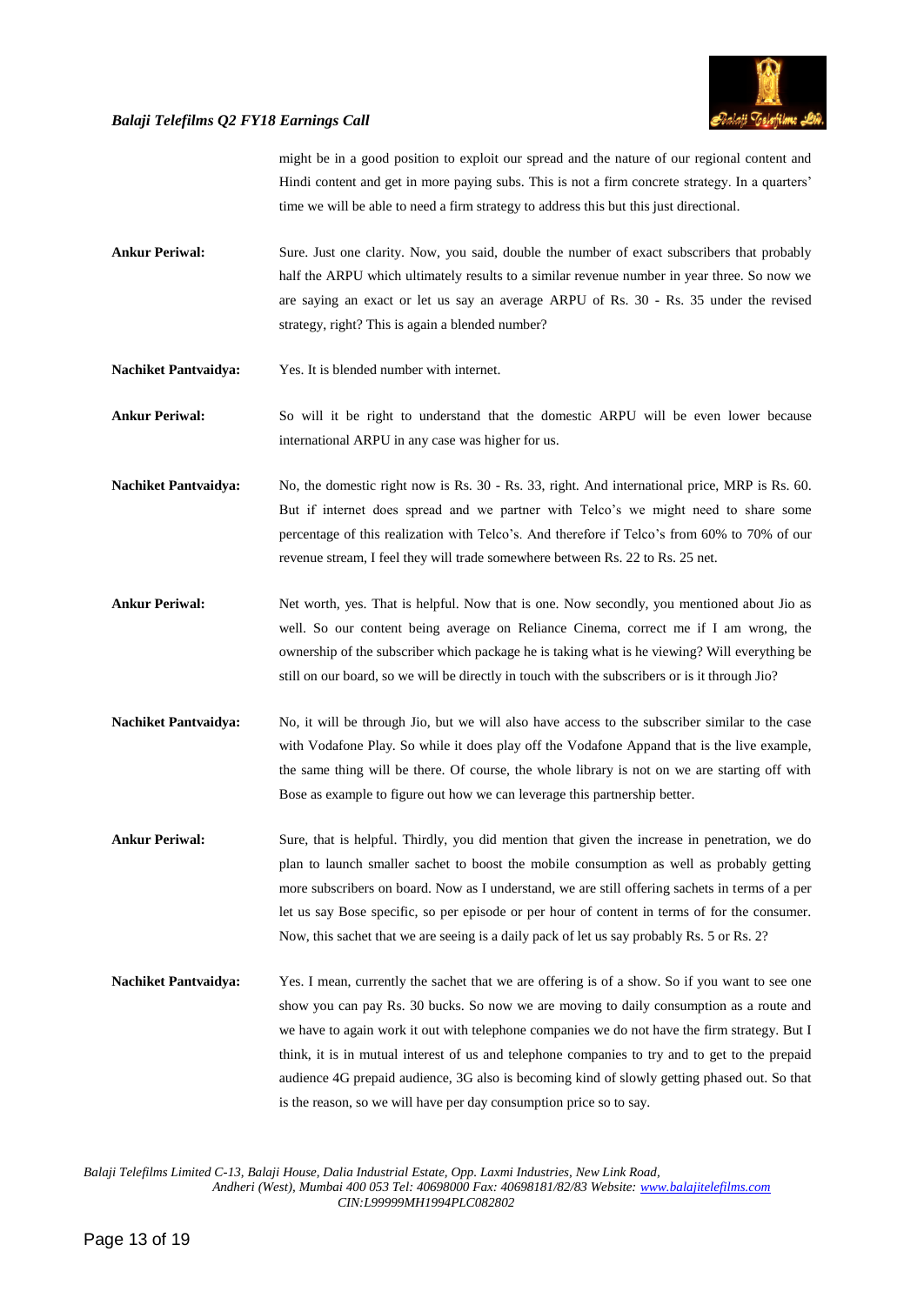

**Ankur Periwal:** So effectively right now we are now at Rs. 80 paisa, so probably this offer will be let us say Rs. 1 or Rs. 2 daily?

- **Nachiket Pantvaidya:** Yes, it will improve ARPUs. But we have not still fixed on that, it is a volume plus ARPU game. So I feel, we are in a place to do this only when we have about 20 shows on our platform. With lesser number of shows and daily uptick, consumer will get exhausted, means consumer will exhaust his choices or her choices. So therefore, this will be thought-out in a much better manner and be revealed in the next earnings call as a strategy and my guess is we will implement it only in next financial year.
- **Ankur Periwal:** Yes. The reason I mentioned I was asking this was that if we are keeping it let us say Rs. 1 or Rs. 2 daily but our 1 series of show is let us say priced at Rs. 30 the consumer, there could be a price arbitrate there. Where you know he may download the entire series which is costing Rs. 30 at the rate of Rs. 2 with one day package?
- **Nachiket Pantvaidya:** Correct. So we have to think through that, one. Secondly, what we have to do is have a consumption cap for how much he can watch or she can watch within that money that we give the consumer. So that limited choice we will have to give but for that we need to create that library which is why we are deferring it till the next financial year. So like I said, we will reveal the plans for that in a quarter's time. There are many pluses and minuses to this plan, if you give out Rs. 1 everybody downloads everything, and your service gone. But you know the Telecos will benefit then because they will certainly use a lot data. Secondly, how do you put usage locks to limit the amount that the person can see? Can we also just give out instead of Rs. 1 per day sachet, can we give a weekly sachet out to start with, can we give a 15 days sachet out to start with. Can we give a limited part of our library as a sachet, what do we do with language services, these are all questions that need a strategy outlook. All we are trying to say is that we want to explore the prepaid market. Nobody else in the country has done this today. Nobody else in the country also has I think, got their normal distribution strategy, but our mix in our distribution strategy is to try and work on the prepaid segment and there are complications.There are some TRAI regulations, etc., which will also come up in terms of being competitive but that we need to work out with.

Ankur Periwal: Sure. What is our target for FY 2018 in terms of content hours on ALT?

**Nachiket Pantvaidya:** In terms of content hours on ALT, we will kind of do 21 shows to 25 shows and multiply that by about 15 episodes on an average per show and you will get an hour's number which is about 120 to 150.

**Moderator:** Thank you. The next question is from the line of Vicky Raju from Equity Analyst Private Limited. Please go ahead.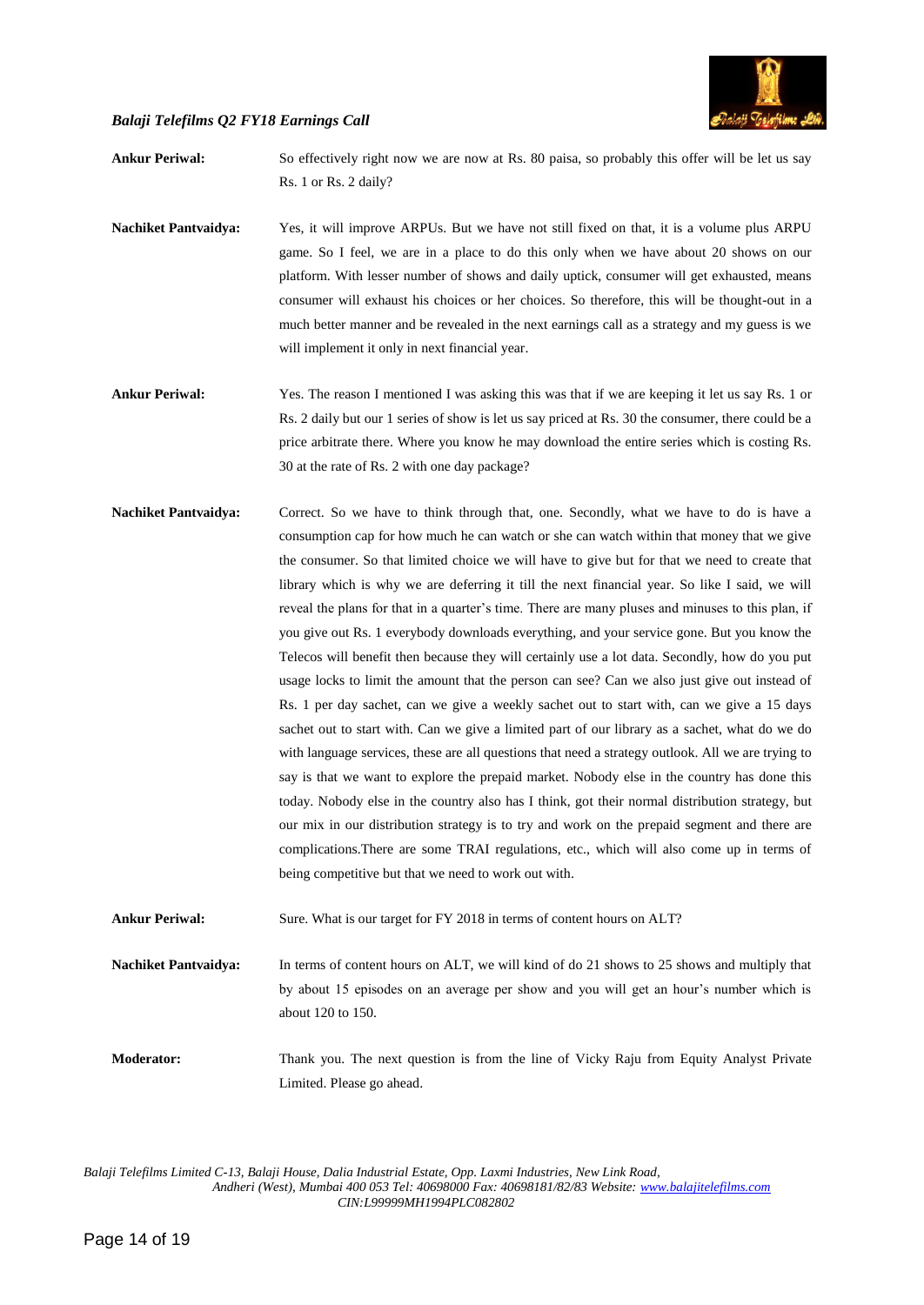

| <b>Vicky Raju:</b>          | Just continuing with some of the previous colleagues who asked questions. Just what stops a<br>person who has an account and who has a smartphone watching the series and then passing on<br>his smartphone to all others and let them all watch?                                                                                                                                                                                                                                                                                                                                                                                                                                                                                                                                                                                                                                                                                                                                                                                                                                                                                                                                      |
|-----------------------------|----------------------------------------------------------------------------------------------------------------------------------------------------------------------------------------------------------------------------------------------------------------------------------------------------------------------------------------------------------------------------------------------------------------------------------------------------------------------------------------------------------------------------------------------------------------------------------------------------------------------------------------------------------------------------------------------------------------------------------------------------------------------------------------------------------------------------------------------------------------------------------------------------------------------------------------------------------------------------------------------------------------------------------------------------------------------------------------------------------------------------------------------------------------------------------------|
| <b>Nachiket Pantvaidya:</b> | Nothing.                                                                                                                                                                                                                                                                                                                                                                                                                                                                                                                                                                                                                                                                                                                                                                                                                                                                                                                                                                                                                                                                                                                                                                               |
| Vicky Raju:                 | Okay.                                                                                                                                                                                                                                                                                                                                                                                                                                                                                                                                                                                                                                                                                                                                                                                                                                                                                                                                                                                                                                                                                                                                                                                  |
| <b>Nachiket Pantvaidya:</b> | But in the country, he will have to do billion passes which is a lot of you know passing the<br>parcel going on but nothing stops. As a matter of fact we allow five people to watch on one<br>device, and we allow five devices also. So we encourage the content the content to spread.                                                                                                                                                                                                                                                                                                                                                                                                                                                                                                                                                                                                                                                                                                                                                                                                                                                                                              |
| <b>Vicky Raju:</b>          | Right. The interesting thing on the Ola Play, now what is the idea? Is the idea that people while<br>they traveling in Ola will watch it or they will download in the smartphone and watch it? What<br>is the idea? And who pays for it?                                                                                                                                                                                                                                                                                                                                                                                                                                                                                                                                                                                                                                                                                                                                                                                                                                                                                                                                               |
| <b>Nachiket Pantvaidya:</b> | On Ola Play nobody pays for it. The first three episodes are given out free just as they are<br>given out free on YouTube. Our hope and our strategy which has been working well for us is<br>that after watching the first three, they are hooked onto the content and then they want to watch<br>the rest of the episodes for which they will download the app and continue watching.                                                                                                                                                                                                                                                                                                                                                                                                                                                                                                                                                                                                                                                                                                                                                                                                |
| <b>Vicky Raju:</b>          | I understand. And my last question is as a follow-up to one of my colleagues who asked earlier<br>like while we are trying to innovate and trying to come to grips of how the market is evolving<br>in the OTT space. Our strength is actually creating content and we keep reading in the<br>magazine that almost every other OTT player is counting for building original content while<br>we actually take a few years, may be three years - four years to breakeven. Is not it a good idea<br>to actually create content and keep the cash flows coming in very well particularly when the<br>demand scenario is so good. What is the thought process within the company on those lines?                                                                                                                                                                                                                                                                                                                                                                                                                                                                                           |
| <b>Nachiket Pantvaidya:</b> | Well the thought process is that we need to build our own intellectual property and leverage<br>consumer success which we have not successfully done for some years. This is our first<br>consumer facing business where post three years we have an upside of building a highly<br>profitable and scalable business. Two points there, one is that today we are by far the number<br>one repository of original Indian content in the country. My estimates and there are no official<br>estimates but my market estimates is that we have 50% to 60% of the production market share<br>of any original exclusive digital content made for the web, that is one. Second is, in three years<br>when we get to a library of anywhere between 70 shows and 100 shows, we will be leaps and<br>bounds ahead of everybody else given today's condition and therefore, we will be able to<br>exploit their library much better and develop a sound business model that is scalable. The<br>beauty of the business is that at a Rs. 100 crores to Rs. 150 crores cost base, once your show<br>start working and your library starts going up year-on-year you can start delivering multiples |

*Balaji Telefilms Limited C-13, Balaji House, Dalia Industrial Estate, Opp. Laxmi Industries, New Link Road,*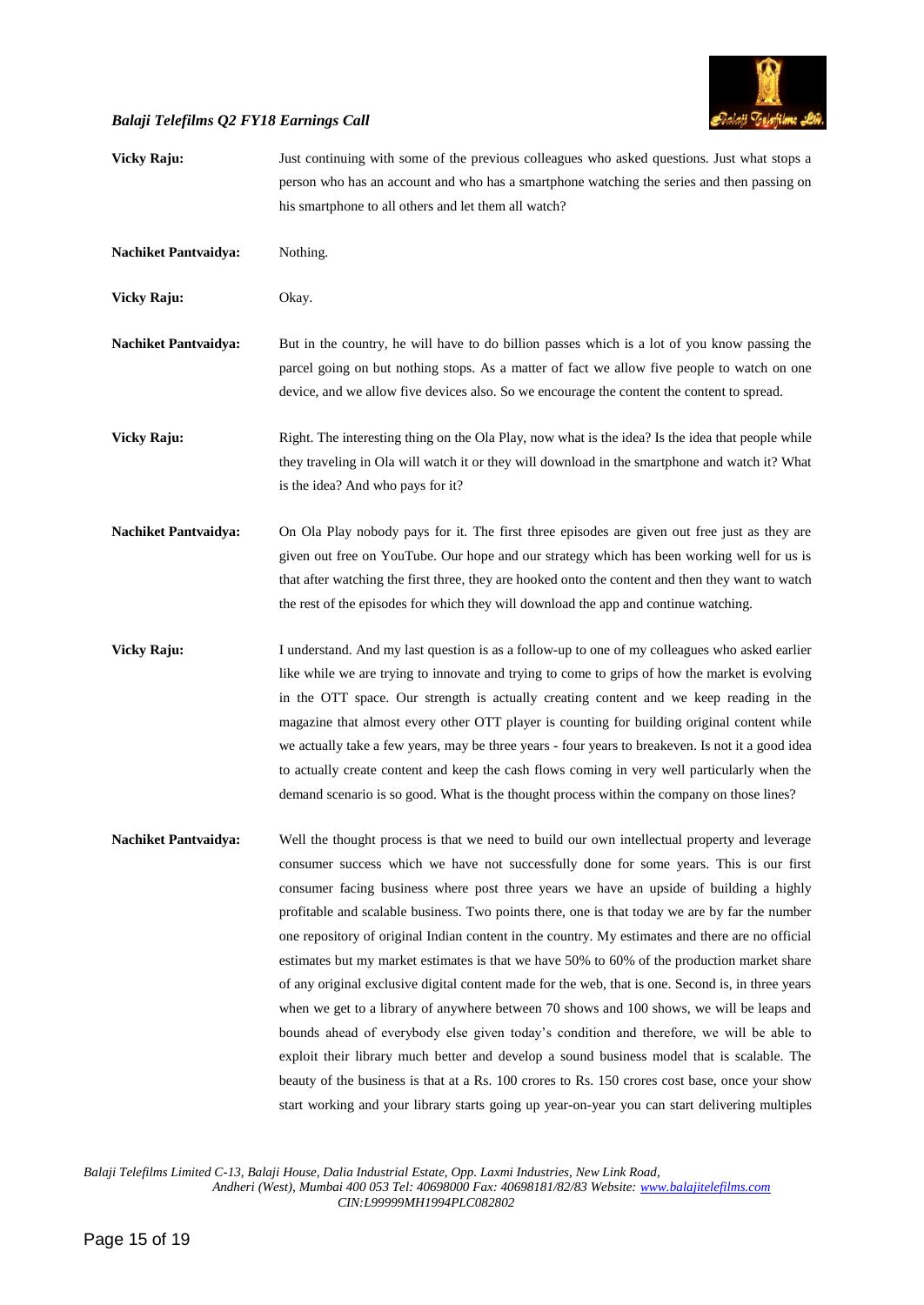

of profit on that as your consumer numbers go on increasing and that is what we are running for post year three.

**Vicky Raju:** Okay. So our focus is basically creating IP not to produce for others, right?

Nachiket Pantvaidya: Correct, creating IP and creating a loyal consumer brand.

**Moderator:** Thank you. We will take the next question from the line of Nandita Parkerfrom Karma Capital Management. Please go ahead.

- **Nandita Parker:** I just had a follow-up. Have you guys considered doing a combination advertising plus subscription sort of model although it is different from what is being done right now. But if you look at what is happening with theaters in India, that is what they are doing, they are charging for tickets as well as generating ad revenues. So have you given that any thought?
- **Nachiket Pantvaidya:** Yes, we have given it much thought basically what our thought process there is that we need to get to at least 50 million downloads before we even start considering advertising revenue. Secondly, the library strength has to be at least about 30 shows to 40 shows for advertisers to have a variety of TGs and content to advertise on. So my suspicion is 12 months from now when we are on a call that will be under active configuration. Right now, I think we are building a library. We are building a download base and as we get to the Rs. 5 crores or 50 million critical mass these questions will be more important. Till then to monetize on a 20 million download base becomes difficult and once you get your rate set at a lower level, they never go up year-on-year.
- **Nandita Parker:** Great. And just also a follow-up on international, is there experience any different there in terms of pricing or sachetstrategy or churn or can you give us any color on that?
- **Nachiket Pantvaidya:** Yes, the pricing is exactly double from domestic markets. Right now, in the top 20 cities of our subscription usage, we are seeing Dubai, we are seeing Singapore, we are seeing Dhaka, as three clear centers that are emerging, I think what will really-really expand our international distribution is when we dub on our content in Bengali and Bhāsa which will happen on April 1st, 2018 and that will enable us to address the highly popular markets of Indonesia and Bangladesh. And I think, that is something that is very exciting for us, once we have a 20-show library likely just be the creamy layer for us to make some profits.
- **Moderator:** Thank you. We will take the next question from the line of Nikhil Pawarfrom Mixpack Media. Please go ahead.
- **Nikhil Pawar:** Just wanted to get a sense of what kind of upgrades have you seen from the entry level pack to the other level?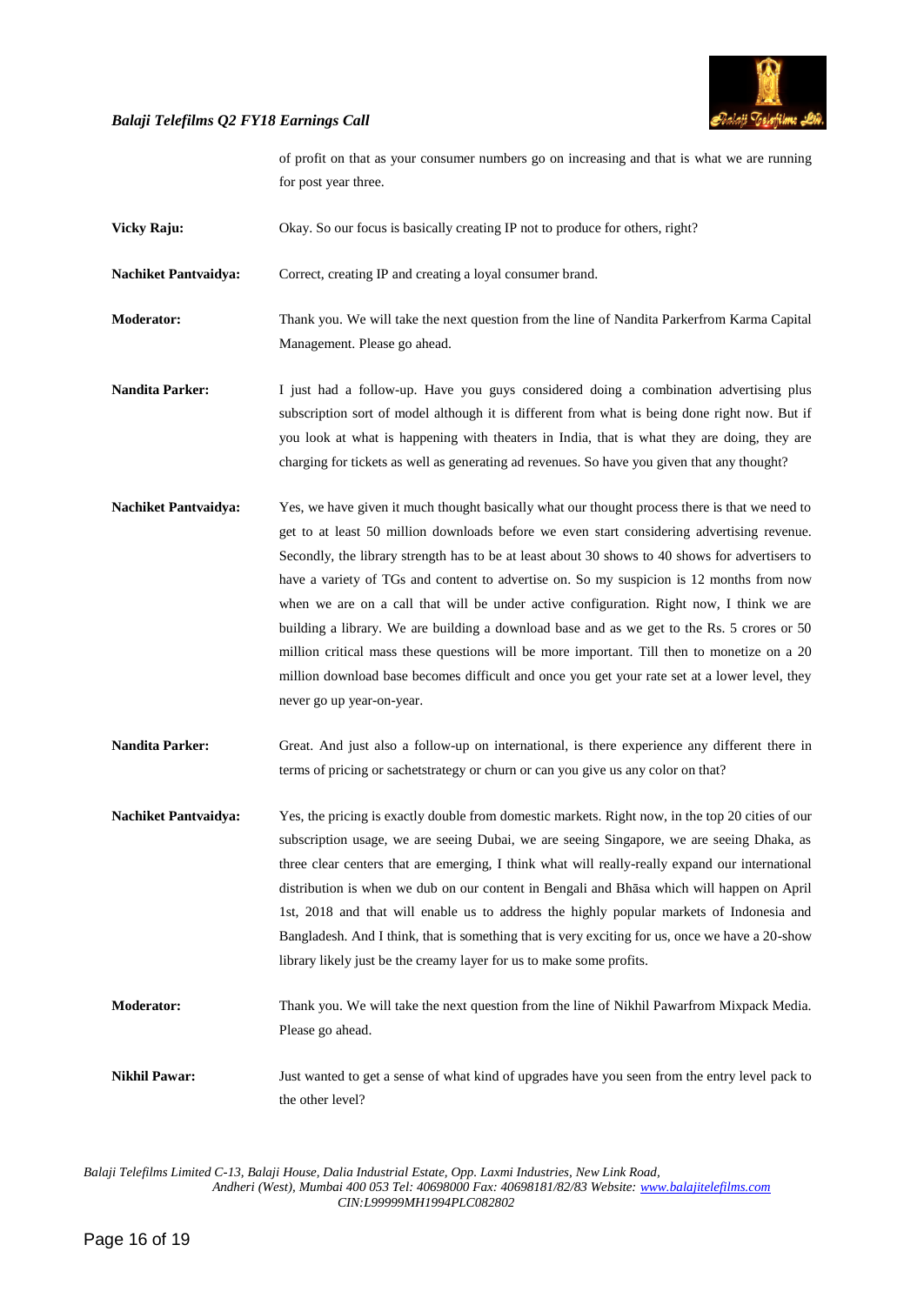

- **Nachiket Pantvaidya:** But 75% of our subscription actually is on a quarterly pack not on the monthly pack, consumer seem to be saying that Rs. 100 is an okay amount to kind of start the trial with and that is something that is resonating with audiences because that works out to just a little more than a Rs. 1 day. They also get to sample enough content and be with the app for three months. So our sweet spot for entry right now is not actually the monthly pack but the quarterly pack that we are selling.
- **Nikhil Pawar:** Okay. Thanks. Just one last question, mostly a strategic perspective, on the Saregama Conference Call they talked about how the strength is content creation and because platforms at Amazon and Netflix allow them to own the IP and they can distribute it at multiple places, I am just wondering about your strategy and why are you taking decision to also launch the platform while also owning the IP then we have had the option of producing content distributing on all these platforms.
- **Nachiket Pantvaidya:** So one of the key aspect of our strategy is to one have consumer ownership and create a brand over selves and that is something is that possible when we create our own platform, we want to create ALTBalaji as a platform for original exclusive digital content cater towards urban masses and then moving towards just masses. Given the fact we need to create a destination and that is what we are aiming to create and therefore, would not like to completely be part of somebody else's app. Having said that, we still considered Telco's as our partner and therefore, our strategy to reach out if others are and I do not know what has happened on the other calls that you made but if others are using OTT apps to go there, our partner in spreading our platform are the Telco's. So our content is being delivered on Vodafone will be delivered on both Reliance Jio and on Airtel to reach out to the large 150 million 4G base.
- **Nikhil Pawar:** Have you also considered for example if TV channels want to show your content essentially distributed there the without giving up your IP? Is that opting is available? And on TV are you seeing shift towards that happening yet?
- **Nachiket Pantvaidya:** See, most of the content that we make is not suitable for TV just on the basis of the format because we just make 10 episodes. It is unlikely that anybody on television would just take 10 episodes of a show and put it on that is one. Secondly when you expose something on TV, your ability to extract payment for it on a repeated basis is limited and at least highly curtailed at that point in time. Thirdly, we believe in being long-term in the game and therefore, if we produced 10 episodes of show one that show becomes a repository for years to come. What I mean is that in effect, any consumer who comes and say in year two and year three and samples that show for the first time for him it is a new and vibrant show which he or she will take and like and therefore, it is an entry point into the whole library of shows that we have produced. And that is our philosophy in building this OTT platform.

**Nikhil Pawar:** Would you be looking to commission third party content also on the platform?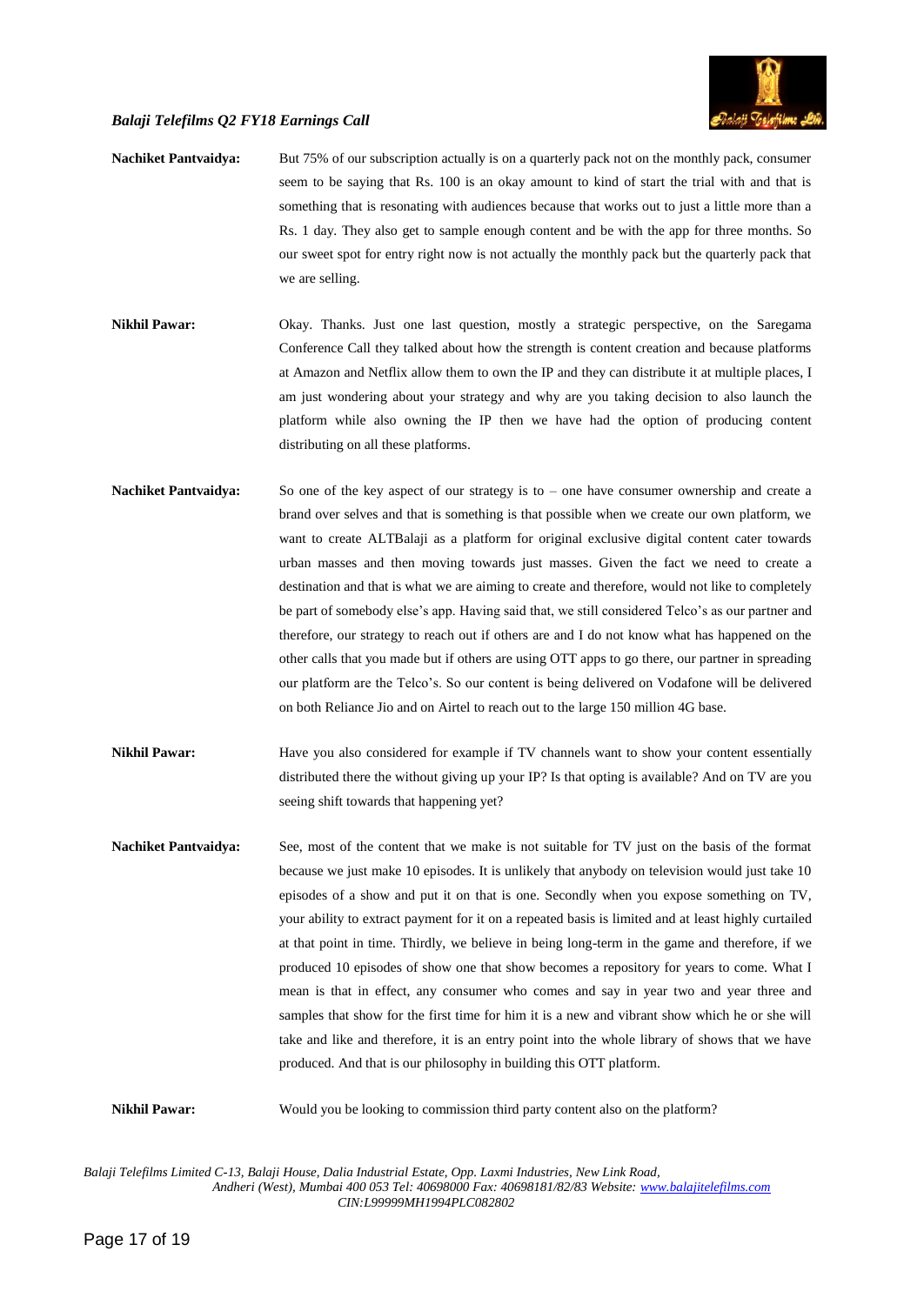

| <b>Nachiket Pantvaidya:</b> | We have commissioned 70% of our content to third party right now. We make only 30% of our<br>content. It is made Endemol I can give you examples.                                                                                                                                                                                                                                                                                                                                                                                                                                                                                                                                                                                                                                                                                                                                                                                       |
|-----------------------------|-----------------------------------------------------------------------------------------------------------------------------------------------------------------------------------------------------------------------------------------------------------------------------------------------------------------------------------------------------------------------------------------------------------------------------------------------------------------------------------------------------------------------------------------------------------------------------------------------------------------------------------------------------------------------------------------------------------------------------------------------------------------------------------------------------------------------------------------------------------------------------------------------------------------------------------------|
| Moderator:                  | Thank you. The next question is from the line of Mitul Shah, an Individual Investor. Please go<br>ahead.                                                                                                                                                                                                                                                                                                                                                                                                                                                                                                                                                                                                                                                                                                                                                                                                                                |
| <b>Mitul Shah:</b>          | Sir, there are two questions. First, how much cost you occur if you dub a show in every<br>regional language like Telugu or English or Bangla, so you can even, if you can cover that you<br>can have a regional audiences also rather than just only not for your comedy show. But you<br>can have the mainstream audience for your mainstream shows also.                                                                                                                                                                                                                                                                                                                                                                                                                                                                                                                                                                             |
| <b>Nachiket Pantvaidya:</b> | The cost is roughly anywhere between 4,000 and 10,000 an episode and all our shows will be<br>launched in Tamil, Telugu and Malayalam come January 1st.                                                                                                                                                                                                                                                                                                                                                                                                                                                                                                                                                                                                                                                                                                                                                                                 |
| <b>Mitul Shah:</b>          | Okay. And the second my point is that if generally all the shows now in your content is for the<br>young collegian kid and type of that. There are only two shows which are matured like The<br>Test Case or Bose. So the Netflix or HBO they have like Game of Thrones and all these are<br>giganticMarco Polo all the gigantic, even SUITS. So when we can expect such kind of shows<br>from your side because that will create a very-very good name of ALTBalaji and that will kick<br>start something very bigger. So can we expect something out of that or you are focusing on the<br>only medium budget - small budget shows?                                                                                                                                                                                                                                                                                                   |
| <b>Nachiket Pantvaidya:</b> | There are many questions, so let me tackle on at a time. One is, there are only two youth shows<br>of the channel Cybersquad and The Class of 2017, everything is target 20 years to 40 years.<br>Karrle Tu Bhi Mohabbat is targeted 25 years to 45 years. Dev DD is targeted 20 year to 40<br>years I mean every other show, so out of 12 shows only two shows are actually youth targeted.<br>Two shows are targeted between 0 years to 6 years those are our kids animation. So it is untrue<br>that we are youth targeted. We believe that the paying segment for our country is actually<br>between 20 years to 40 years people who have gone to our first job and youth are not inclined<br>to pay. That is one. Second is if you see, our average cost of production of any show it is 2.5x<br>to 3.5x of television, so we have already taken that leap in giving quality which is much better<br>than television 2.5x or 3.5x. |
| <b>Mitul Shah:</b>          | There is no doubt about it. There is no doubt about it anyway but what I was saying that the<br>shows that create a name for yourself that was my point that like the grander the scale.                                                                                                                                                                                                                                                                                                                                                                                                                                                                                                                                                                                                                                                                                                                                                |
| <b>Nachiket Pantvaidya:</b> | No, hang on. I am just coming to it. My point three is that we have got through The Test Case.<br>The Test Case after the first episode, it become too grander a scale for us, I think, the<br>budgetoverran what we estimated so we are reshooting it at considerable budgets. But both<br>Bose and The Test Case are at cinematic quality today and I would encourage you to watch<br>Bose and The Test Case. Unfortunately, we cannot do one of that every month even if we had<br>all the money that we wanted to because the ecosystem for writing five-hour films simply does                                                                                                                                                                                                                                                                                                                                                     |

*Balaji Telefilms Limited C-13, Balaji House, Dalia Industrial Estate, Opp. Laxmi Industries, New Link Road,*